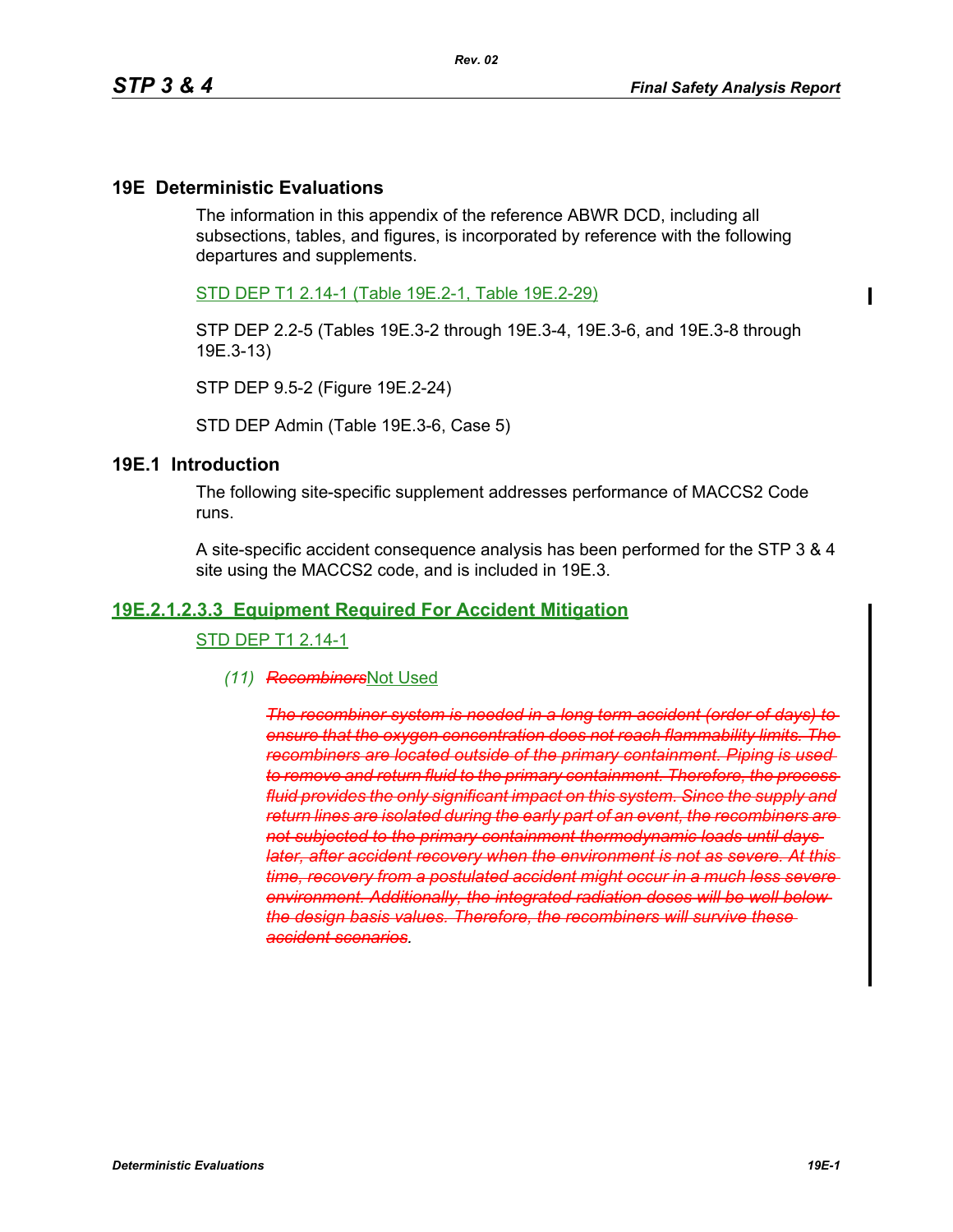| <u><b>Table 19E.2-1 Potential Suppression Pool Bypass (Continued)</b></u> |               |      |    |                     |                  |                  |  |  |
|---------------------------------------------------------------------------|---------------|------|----|---------------------|------------------|------------------|--|--|
| <b>Pathway</b>                                                            |               |      |    |                     |                  |                  |  |  |
| <b>Basis For</b>                                                          |               |      |    |                     |                  |                  |  |  |
|                                                                           |               |      |    |                     |                  | <b>Exclusion</b> |  |  |
|                                                                           | <b>Number</b> |      |    | Size (mm)           | <b>Isolation</b> | (See             |  |  |
| <b>Description</b>                                                        | of Lines      | From | To | $(1 in. = 25.4 mm)$ | <b>Valves</b>    | <b>Notes)</b>    |  |  |
| Elammahilifu Cantral<br><del>г капитамину ооноо</del> л                   |               | ₽₩   | R₿ | 400                 | <b>LANGTHAME</b> |                  |  |  |

### **Table 19E.2-1 Potential Suppression Pool Bypass (Continued)**

### **Table 19E.2-29 Equipment and Instrumentation Required to Survive Severe Accident Scenarios**

| <b>Equipment and</b>                        | 10CFR50.34(f) | <i><b>In-Vessel Severe</b></i> | <b>Ex-Vessel Severe</b> |
|---------------------------------------------|---------------|--------------------------------|-------------------------|
| <i>Instrumentation</i>                      |               | <b>Accident</b>                | <b>Accident</b>         |
| <b>Recombiners</b><br><del>ncoumanoro</del> | ÷             | ᆃ                              | ᆃ                       |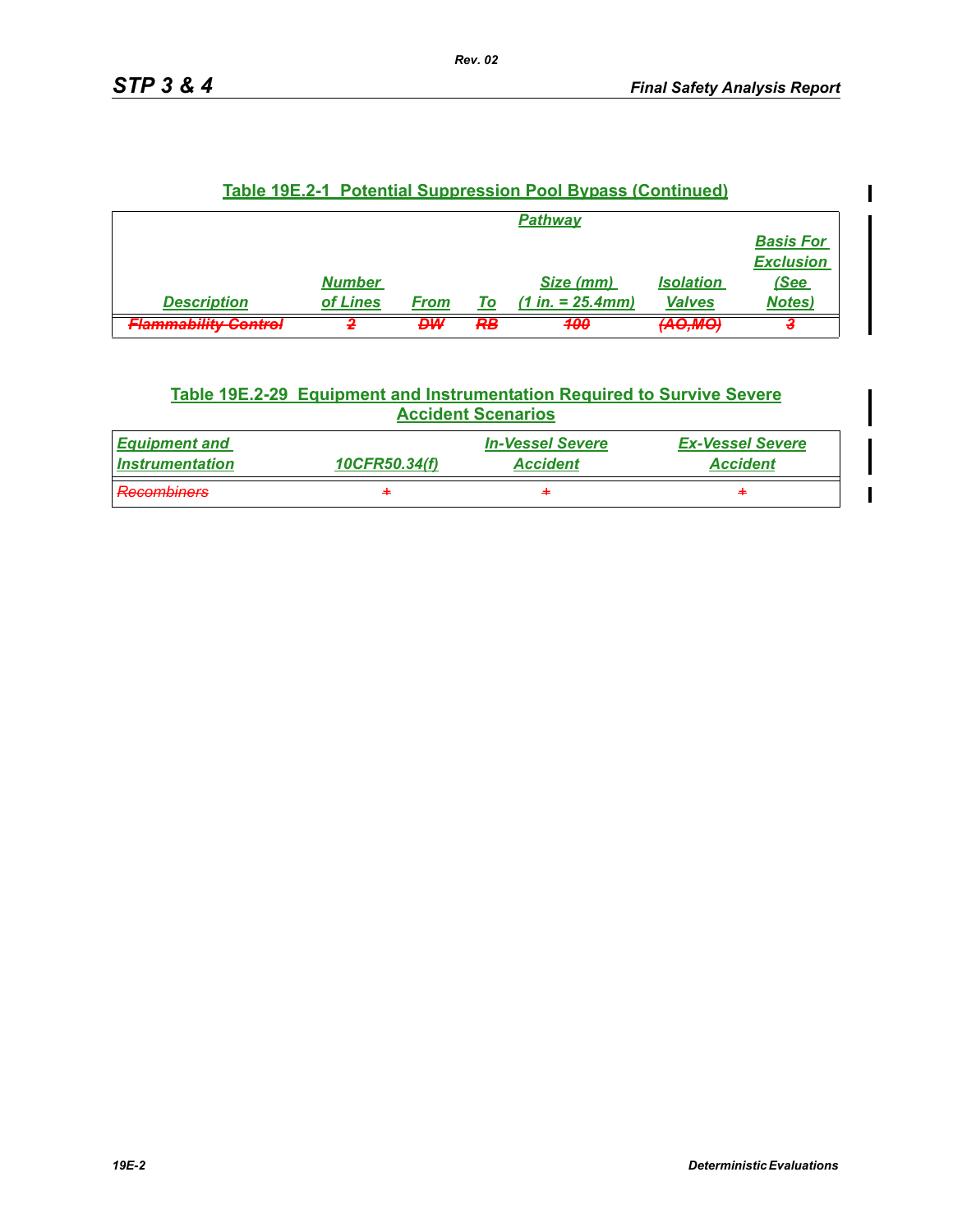### **19E.2.8.2.1 Introduction**

STP DEP 9.5-2

*The flooder system is comprised of ten piping lines. Each line originates in one of the ten vertical pipes which are part of the drywell to wetwell connecting vent system. The vents are arranged symmetrically around the perimeter of the lower drywell. The flow through each flooder line will be initiated by melting a fusible plug at the line exit (lower drywell side). Since 10.2-cm (4-inch) diameter fusible disks may be commercially available, the flooder line diameter was chosen as 10.2 cm (4 inches).* a temperaturesensitive fusible plug (or fusible link) that in turn triggers the fusible plug valve to fully open and remain open.

*The teflon disk resides between the stainless steel disk and the fusible plug in the flooder valve (Figure 19E.2-24). Its purpose is to insulate the fusible plug from the relatively cold suppression pool water. If insulation was not provided, melting of the plug might not be uniform and operation of the flooder valve might be impaired. The disk will not melt or stick in the valve because teflon has a softening temperature of approximately 673 K (400°C) and a maximum continuous operating temperature of 561 K (288°C) both of which are above the plug melting temperature of 533 K (260°C). Furthermore, teflon has high chemical resistance and will not adhere to the stainless steel plug nor the fusible plug.*

### **19E.2.8.2.6 Valve Opening Time**

STP DEP 9.5-2

*The basic configuration of the fusible plug valve is shown in Figure 19E.2-24. The plastic cap has a melting point much lower than that of the fusible plug. Flow initiation occurs when the small annular groove, 2.0 mm in depth, melts. Hydrostatic pressure then expels the remainder of the plug, the stainless steel disk and the teflon disk.*

*The valve opening time is the time required to melt the fusible metal in the annular groove. To estimate the opening time, a calculation has been made for a pure bismuth plug. Bismuth was used because it has the closest melting point to 533 K.*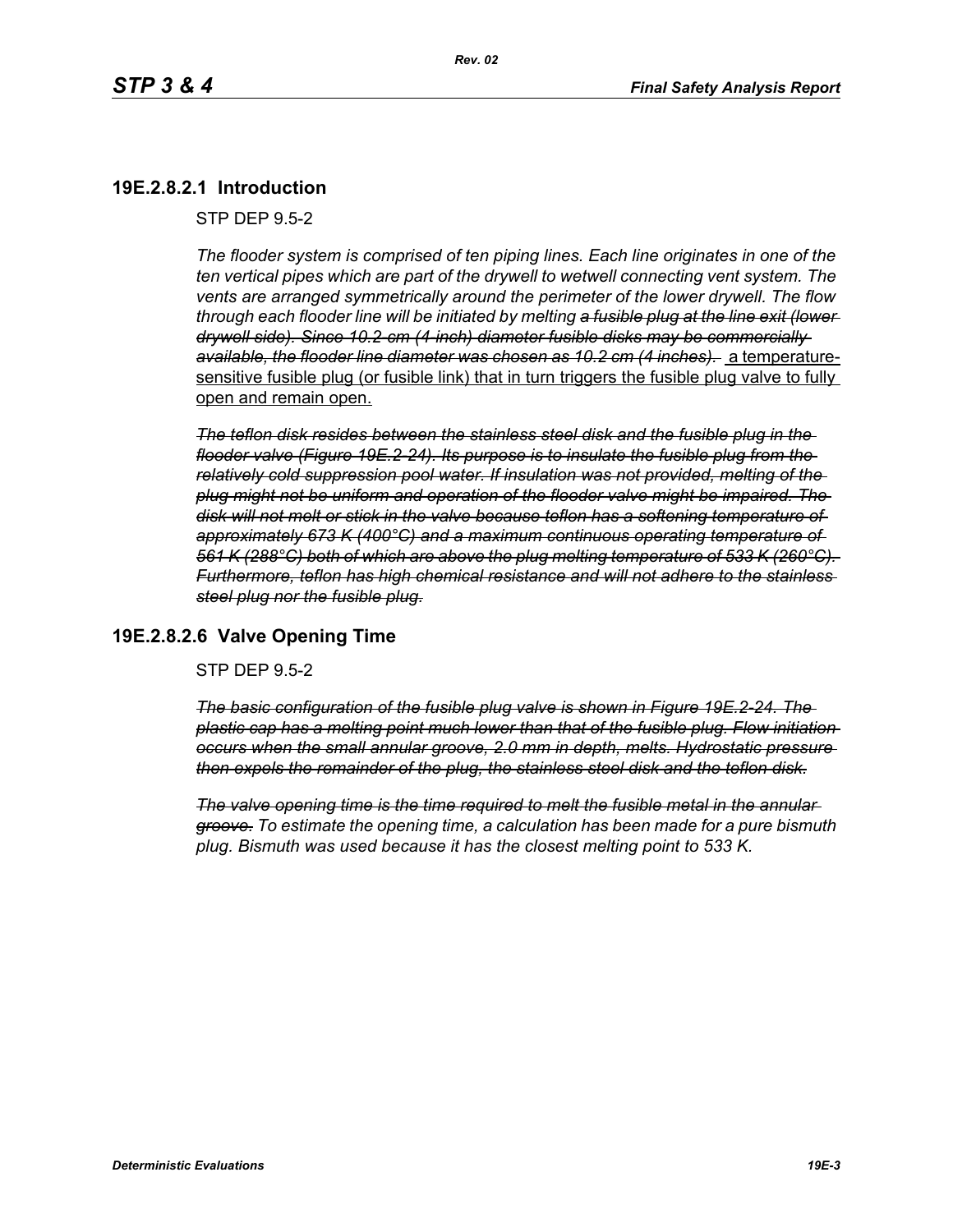**Figure 19E.2-24** *Flooder Valve Assembly* **Not Used**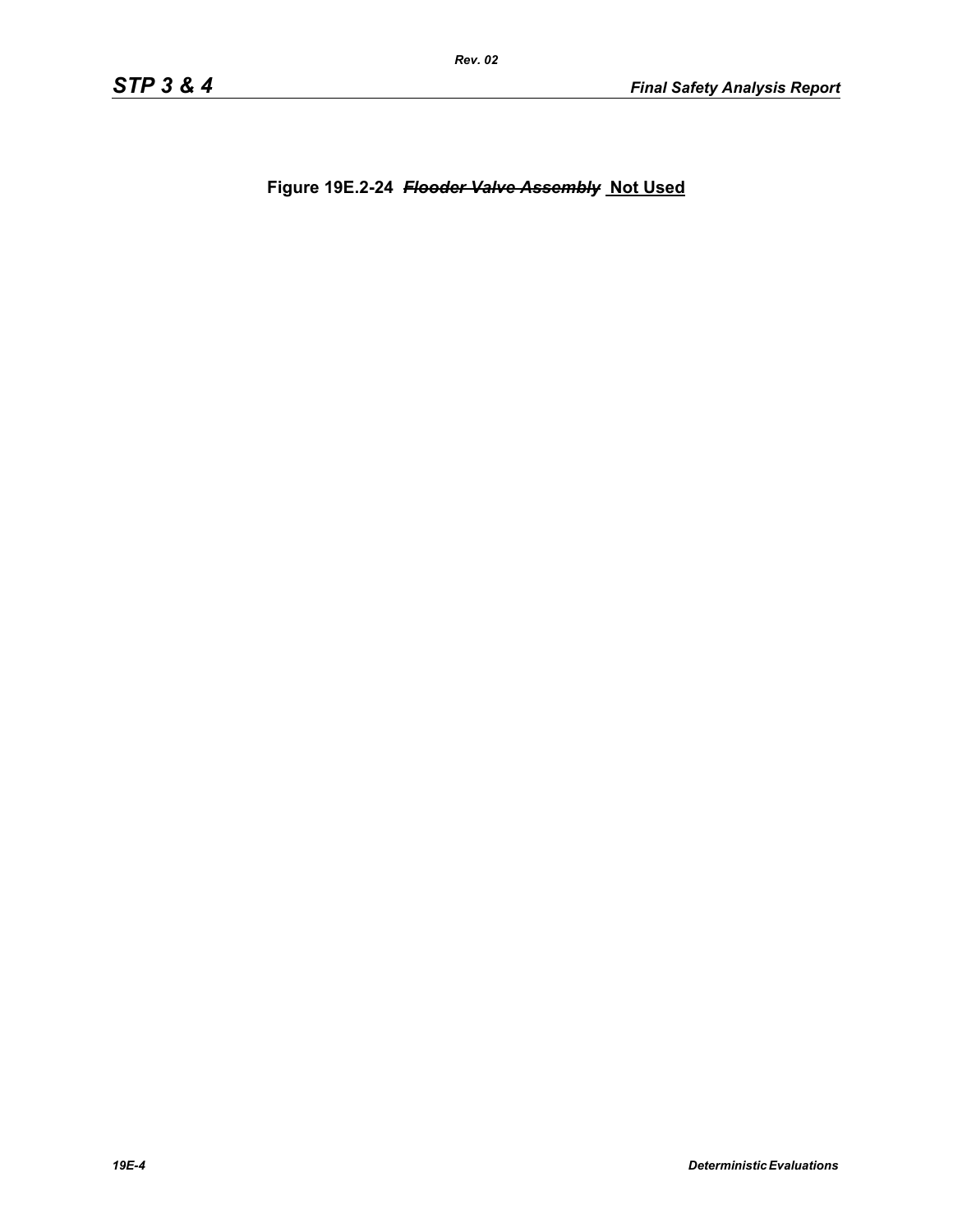## **19E.3 Consequence Analysis**

STP DEP 2.2-5

*The CRAC-2 computer code (Reference 19E.3-1) was used* in the ABWR SSAR *to determine the consequences of potential reactor accidents. The CRAC code evaluates offsite dose and consequences for each accident category over a range of possible weather conditions and evacuation assumptions. The CRAC code models are described in Reference 19E.3-2.* 

The MACCS2 computer code (Reference 19E.3-10) was used to evaluate the impacts of severe accidents at STP 3 & 4 on the surrounding public by analyzing the atmospheric transport and deposition under time-variant meteorology, short- and longterm mitigative actions and exposure pathways, deterministic and stochastic health effects, and economic costs. *The rationale for site related input selection is presented in Subsection 19E.3.1. This data and data from the plant performance analysis is presented in Subsection 19E.3.2. The calculated results are compared to the goals in Subsection 19E.3.3.*

## **19E.3.1.1 Meteorology**

STP DEP 2.2-5

For the MACCS2 STP 3 & 4 consequence evaluation, the STP site-specific meteorological data files suitable for use with the MACCS2 code were obtained from the STP 3 & 4 site analysis team and the National Weather Service (NWS) Palacios Municipal Airport station. Sequential hourly onsite verified data (including wind speed, wind direction, and stability class) for the years 1997, 1999, and 2000 were supplied by the STP 3 & 4 site analysis team. Precipitation data (including air temperature and dew point) for the years 1997 – 2001 were obtained from the NWS Palacios Municipal Airport Station. The use of this site-specific data is discussed in Reference 19E.3-10.

### **19E.3.1.2 Population**

STP DEP 2.2-5

For the MACCS2 STP 3 & 4 consequence evaluation, the NRC's SECPOP2000 code was used to develop regional populations corresponding to each regional meteorology. These population figures were then projected to the year 2060 using Texas Office of State Demographer county growth rates, for use as input to the MACCS2 program. The population values used are given in Table 19E.3-2.

### **19E.3.1.3 Evacuation**

STP DEP 2.2-5

For the MACCS2 STP 3 & 4 consequence evaluation, the evacuation parameters used in this study are given in Table 19E.3-3. Five percent of the people are assumed not to evacuate. Ninety-five percent are assumed to wait 2 hours after notification to begin to evacuate and then move radially outward at 2.73 meters per second (6.1 mph).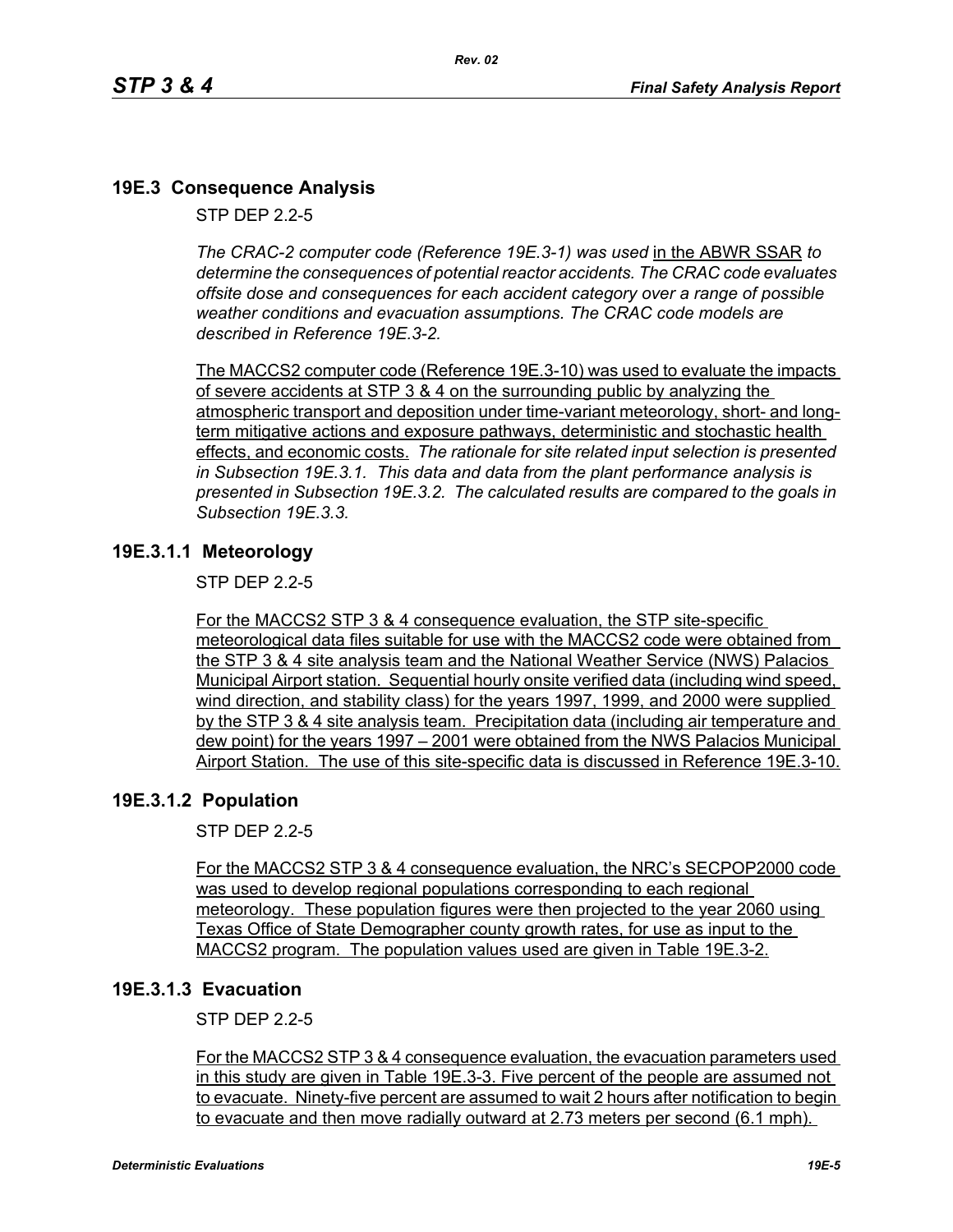Values used for shielding were the standard MACCS2 assumptions. Definitions for the parameters given in Table 19E.3-3 are provided in Table 19E.3-4.

*Rev. 02*

These evacuation assumptions were used for individual and societal risk calculations. For the purposes of evaluating dose levels for comparison to the dose goal (Subsection 19E.3.3.1 item 3), the standard MACCS2 assumptions for the population's actions during a general emergency were applied to the dose goal calculation. It is assumed that 95% of the EPZ population evacuate with 5% that do not evacuate. The non-evacuating population is assumed to have normal shielding protection (e.g., cloud shielding factor  $= 0.75$ , skin protection factor  $= 0.41$ ) and the evacuees have no protection.

## **19E.3.1.4 Agriculture and Economy**

#### STP DEP 2.2-5

Site-specific information on the distribution of agriculture and associated economics was gathered from the 2002 National Census of Agriculture county data for those counties within 50 miles of STP. The distribution of the MACCS2 required agriculture and economic data was derived by considering the fraction of each county within the 50-mile model domain and within each of its 160 sub-areas (16 directions \* 10 distances). The data includes spatial distributions of land fraction and 50-mile farmland devoted to specified crop types (e.g., grains, leafy vegetables). Associated economic data, distributed about the site analogously to the population, includes total farm sales, farm sales from dairy production, fraction of land devoted to farming, etc.

Additional area-wide economic data, formulated in 1986; such as cost for a relocated person and farmland decontamination costs were escalated to April 2007 using the consumer price index ratio.

The parameter for area-wide value of farm wealth (dollars/hectare), was calculated from 2002 National Agriculture Census county farm land, building and machinery value statistics. County data was apportioned by the fraction of each county within 50 miles of STP. The parameter for area-wide non-farm wealth (dollars/person), was similarly calculated and was based on 2005 Texas property valuations.

Tables 19E.3-9 through 19E.3-13 show the site-specific agricultural and economic parameters used in this study.

### **19E.3.2 CRAC and MACCS2 Input Data**

STP DEP 2.2-5 (for change to subsection title 19E.3.2)

### **19E.3.2.1 Input Which Differs From Standard CRAC/MACCS2 Assumptions**

STP DEP 2.2-5

*The following table describes these inputs.*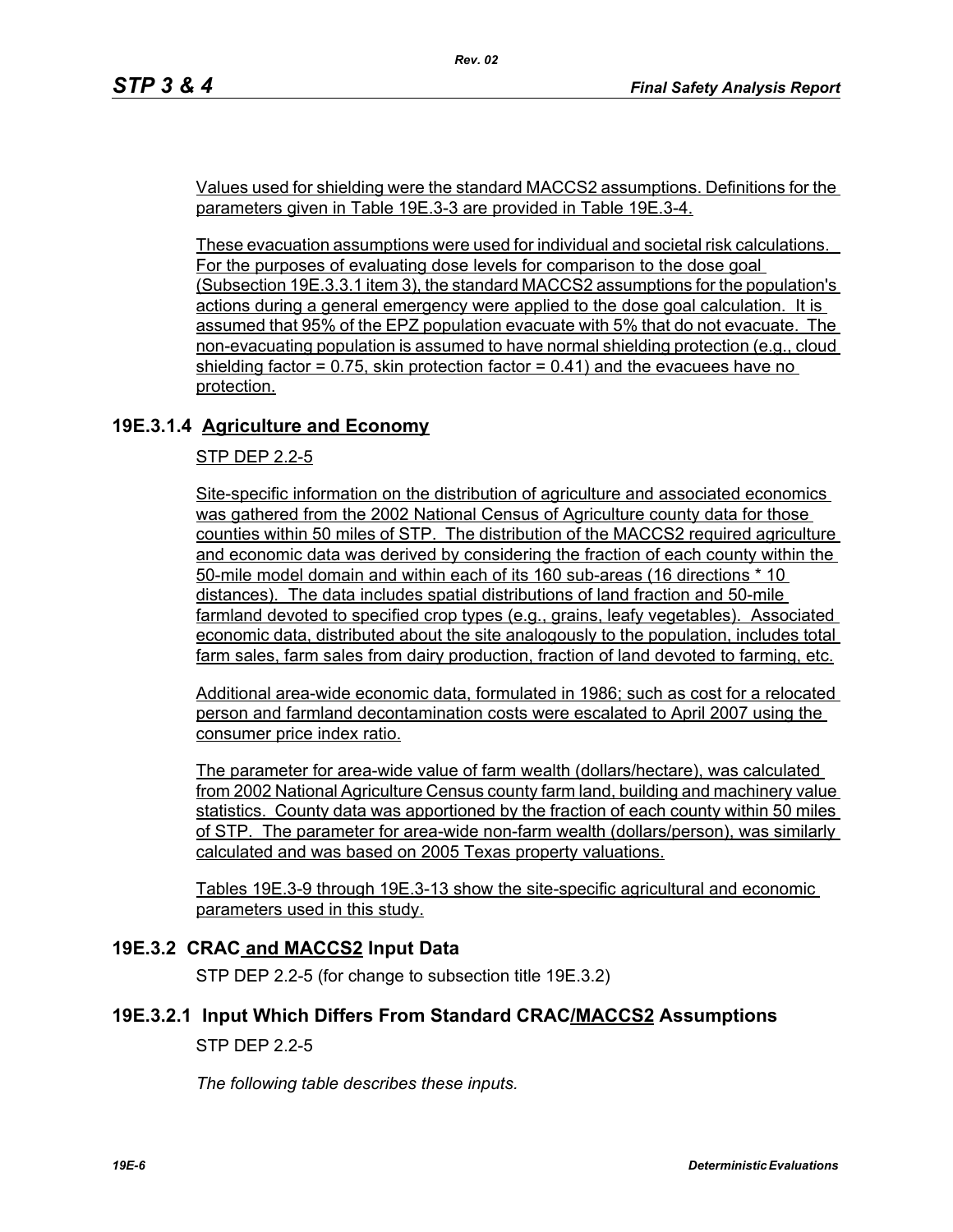| Table    | <b>Inputs</b>                                     |
|----------|---------------------------------------------------|
| 19E.3-2  | <b>Population Density</b>                         |
| 19E.3-3  | <b>Evacuation Parameters</b>                      |
| 19E.3-5  | Site and Reactor Data for Meteorological Modeling |
| 19E.3-6  | <b>Event Release Parameters</b>                   |
| 19E.3-8  | <b>Meteorological Data Collected</b>              |
| 19E.3-9  | Land Fraction                                     |
| 19E.3-10 | <b>Regional Index</b>                             |
| 19E.3-11 | <b>Crop Season and Share</b>                      |
| 19E.3-12 | <b>Regional Economic Data</b>                     |
| 19E.3-13 | Area Wide Wealth                                  |

#### **19E.3.2.2 Input to CRAC/MACCS2 from Performance Analysis**

STP DEP 2.2-5

STD DEP Admin (description of TLL(j))

The plant performance analysis results which are input parameters to the CRAC and or MACCS2 *code are described here and are shown in Table 19E.3-6. These inputs describe the data used which are plant specific and are not related to radiological modeling which is discussed in Subsection 19E.3.1. The plant input parameters are described below with the subsection of the SSAR in which the parameters are developed indicated at the end of each section in parenthesis.*

*For each accident case, which represents the accident sequence listed below it, the following data are used (Table 19E.3-6):*

*Release Category Name, LNAME(j) - Abbreviated name given to release which results from the event. (Subsection 19E.2)*

*Release Probability, P(j) - the probability per year associated with release LNAME(j). (Subsection 10D.4)*

*TL(j) - time(hr) from reactor shutdown (defined as the end of neutron generation) to release to the atmosphere. The value is used to determine isotopic decay prior to release from the plant. For an ATWS event, containment failure is postulated to occur before core damage. Since neutron production may continue up to the time of core melt, TL may be zero for an ATWS event.* The values for this parameter were converted from hours (h) to seconds (s) for use in MACCS2 as parameter PDELAY. *(Subsection 19E.2)*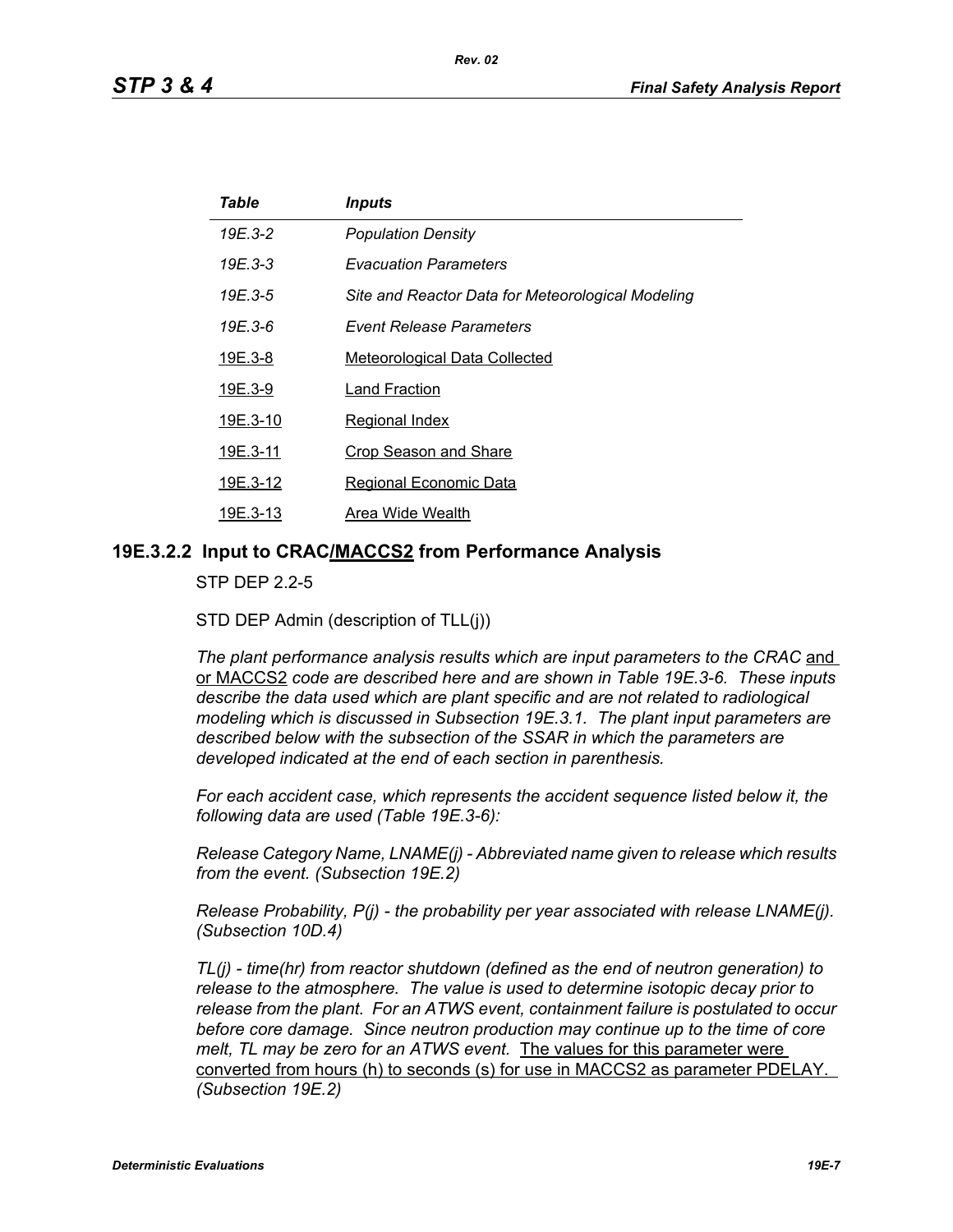*DR(j) - duration of initial release (h) of radionuclides from the plant. This value is used to determine the expansion of the cloud. The maximum value of this parameter is 10 hours (CRAC limitation for plume modeling).* For the MACCS2 STP 3 & 4 consequence evaluation, the maximum value of this parameter is 24 hours. The values for this parameter were converted from hours (h) to seconds (s) for use in MACCS2 as parameter PLUDUR. *(Subsection 19E.2)*

*TLL(j) - warning time (h) between official notification of public and release of radioactivity from the plant. The basis for the warning time is the onset of severe core damage. The emergency action levels specified in Reference 19E.3-6, Appendix I require that a site area emergency be delayed when "delayed* degraded *core with possible loss of coolable geometry" occurs.* This parameter is renamed for use in MACCS2 as parameter PDELAY-OALARM.

OALARM (j) - time (s) at which notification is given to off-site emergency response officials to initiate protective measures for the surrounding population. This MACCS2 specific parameter value is calculated by subtracting PDELAY-OALARM from PDELAY.

*FPR(j) - Sensible heat release rate in calories/s in the release cloud. This value is used to determine the initial buoyancy of the released cloud plume.* The values for this parameter were converted from calories/second (cal/s) to megawatts (MW) for use in MACCS2 as parameter DPLHEAT.

*RH(j) - Plume release height in meters from the ground. If this value is less than the building height, a ground release with building wake effect is assumed. Otherwise, the plume will be buoyed to a height equal to the release height plus a buoyancy height.*  This parameter is renamed for use in MACCS2 as parameter DPLHIT. *(Subsection 19D.5)*

*FLEAK(j,k) - fraction of core inventory at the beginning of the accident for each isotope group which is eventually released into the atmosphere.* This parameter is renamed for use in MACCS2 as parameter RELFRAC. *The standard isotopes groups are:*

- *(1) Noble gases (Kr, Xe)*
- *(2) Not used, originally used for organic iodide*
- *(3) Iodine, including organic iodide*
- *(4) Cesium, including Rb*
- *(5) Tellurium, including Sb*
- *(6) Barium, including Sr*
- *(7) Cobalt, including Mo, Tc, Ru, Rh*
- *(8) Lanthanum, including Y, Zr, Nb, Ce, Pr, Nd, Np, Pu, Am, Cm*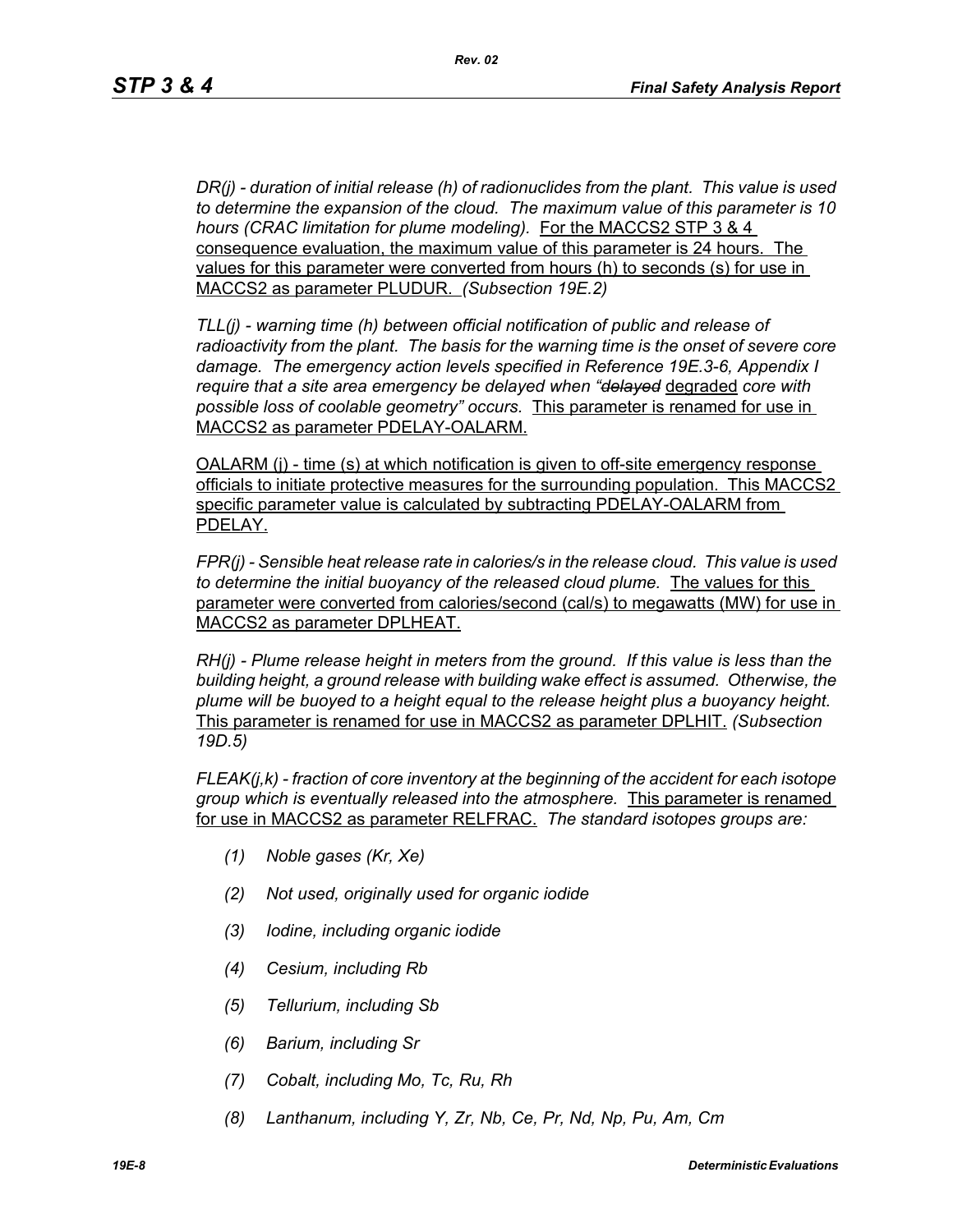#### **19E.3.3.3 Results**

 $STP$  DFP  $2.2-5$ 

*The results from the internal events analysis and the seismic event analysis (the average of the individual results over all five meteorological regions evaluated) are shown in Table 19E.3-7. A plot of whole body dose at a distance of 805 m (one-half mile) against cumulative probability is shown in Figure 19E.3-1. Based upon these results, the ABWR meets the established consequence related goals.* These results bound the MACCS2 consequence analysis using site-specific data for STP 3 & 4.

#### **19E.3.4 References**

The following supplement is associated with STP DEP 2.2-5

19E.3-10 "Code Manual for MACCS2: Volume 1, User's Guide", NUREG/CR-6613, Sandia National Laboratories, Accident Analysis/Consequence Assessment Department, P.O. Box 5800, Albuquerque, NM 87185-0748.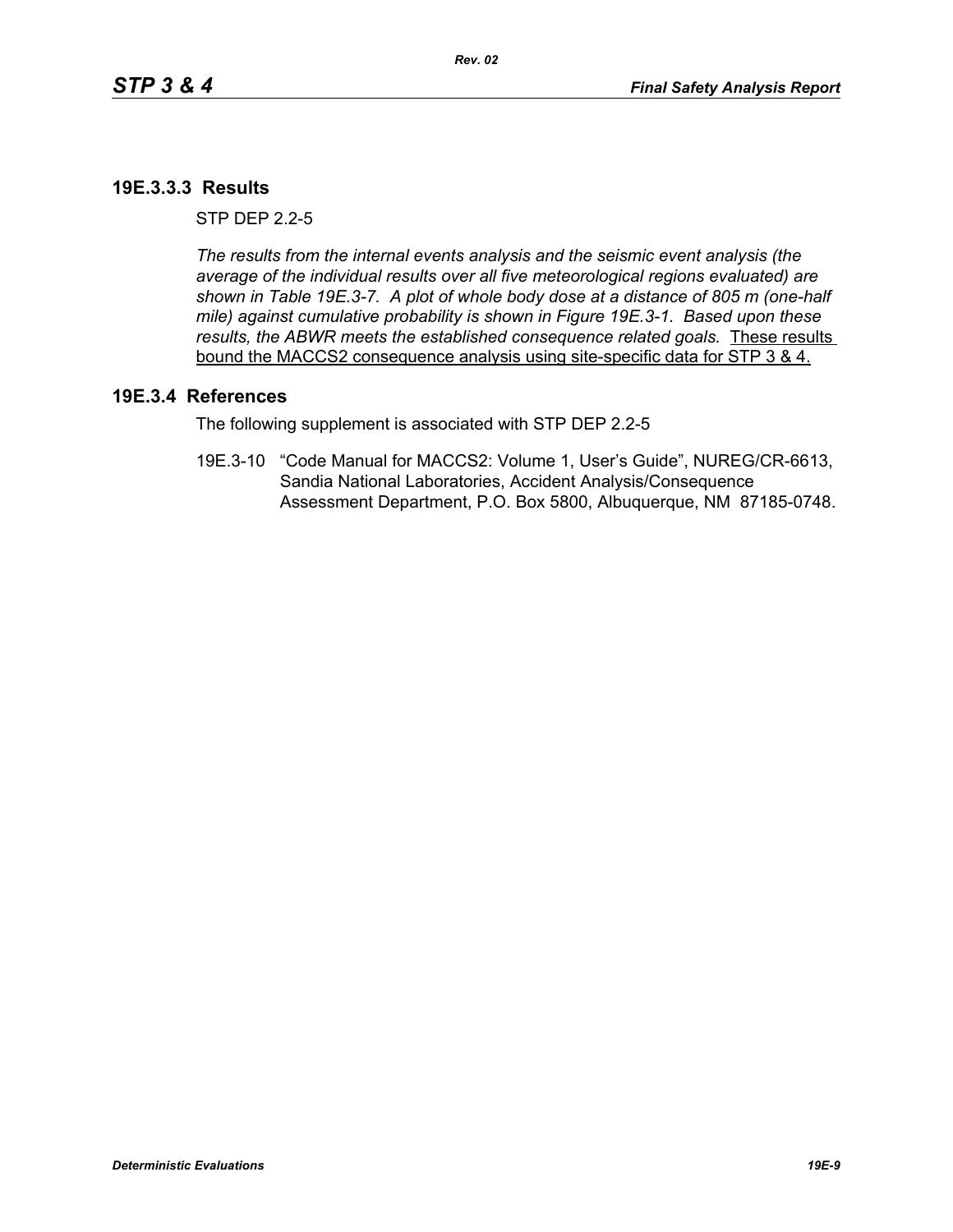|                     |                               | CRAC Mean Population by Geography Sector (people per sq. mi.) |                         |                 |                         |                         |                 |                         |             |             |             |
|---------------------|-------------------------------|---------------------------------------------------------------|-------------------------|-----------------|-------------------------|-------------------------|-----------------|-------------------------|-------------|-------------|-------------|
|                     | <b>Radial</b>                 |                                                               |                         |                 |                         |                         |                 |                         |             |             |             |
|                     | Interval<br>(m <sub>i</sub> ) |                                                               | <b>NE</b>               |                 | <b>NW</b>               |                         | S               |                         | W           |             | <b>SW</b>   |
|                     | $0-5$                         |                                                               | 100                     |                 | 60                      |                         | $\overline{30}$ |                         | 20          |             | 10          |
|                     | $5 - 10$                      |                                                               | 130                     |                 | 60                      |                         | 80              |                         | 30          |             | 20          |
|                     | $10 - 20$                     |                                                               | 170                     |                 | 90                      |                         | 70              |                         | 60          |             | 30          |
|                     | 20-30                         |                                                               | 180                     |                 | 120                     |                         | 100             |                         | 50          |             | 40          |
|                     | 30-50                         |                                                               | 400t                    |                 | 100                     |                         | 80              |                         | 40          |             | 130         |
|                     |                               |                                                               |                         |                 |                         |                         |                 |                         |             |             |             |
|                     |                               | <b>MACCS2 Population Density</b><br>Radial Interval (mi.)     |                         |                 |                         |                         |                 |                         |             |             |             |
|                     |                               |                                                               |                         |                 |                         |                         |                 |                         |             |             |             |
|                     |                               | 1                                                             | $\mathbf 2$             | $\mathbf 3$     | $\overline{\mathbf{4}}$ | $\overline{\mathbf{5}}$ | 10              | 20                      | 30          | 40          | 50          |
|                     | N                             | 0                                                             | $\overline{\mathbf{0}}$ | $\overline{22}$ | $\mathbf 0$             | $\overline{\mathbf{0}}$ | 46              | 1792                    | 744         | 20573       | 12145       |
|                     | <b>NNE</b>                    | 0                                                             | $\pmb{0}$               | $\pmb{0}$       | $\mathbf 0$             | 722                     | 244             | 31089                   | 1829        | 6155        | 36110       |
|                     | <b>NE</b>                     | 0                                                             | 0                       | $\mathbf 0$     | $\mathbf 0$             | 45                      | 144             | 1350                    | 14181       | 27129       | 59839       |
|                     | <b>ENE</b>                    | $\mathbf 0$                                                   | $\mathbf 0$             | $\mathbf 0$     | $\mathbf 0$             | $\mathbf 0$             | 609             | 393                     | 4651        | 39425       | 149296      |
|                     | E                             | 23                                                            | 0                       | $\mathbf 0$     | $\mathbf 0$             | 4                       | 315             | 120                     | 1852        | 200         | 109         |
| Geographical Region | <b>ESE</b>                    | $\mathbf 0$                                                   | 0                       | $\mathbf 0$     | 103                     | 168                     | 102             | $\overline{\mathbf{3}}$ | $\pmb{0}$   | $\pmb{0}$   | $\pmb{0}$   |
|                     | <b>SE</b>                     | 0                                                             | 0                       | $\pmb{0}$       | 4                       | 145                     | 1757            | 19                      | 0           | $\pmb{0}$   | $\pmb{0}$   |
|                     | <b>SSE</b>                    | 0                                                             | $\mathbf 0$             | $\mathbf 0$     | $\mathbf 0$             | $\mathbf 0$             | 157             | 170                     | $\mathbf 0$ | $\mathbf 0$ | $\mathbf 0$ |
|                     | $\mathbf{s}$                  | 0                                                             | 0                       | $\mathbf 0$     | 0                       | 0                       | $\pmb{0}$       | $\pmb{0}$               | $\mathbf 0$ | 0           | $\pmb{0}$   |
|                     | <b>SSW</b>                    | 0                                                             | 0                       | $\pmb{0}$       | 0                       | $\mathbf 0$             | $\mathbf 0$     | 1                       | $\mathbf 0$ | $\mathbf 0$ | $\mathbf 0$ |
|                     | <b>SW</b>                     | 0                                                             | $\mathbf 0$             | 1               | $\mathbf 0$             | $\mathbf 0$             | 110             | 500                     | $\mathbf 0$ | 1622        | 917         |
|                     | <b>WSW</b>                    | 0                                                             | 0                       | $\mathbf 0$     | $\bf 6$                 | 9                       | 168             | 8105                    | 1535        | 21538       | 4813        |
|                     | W                             | 0                                                             | 0                       | $\pmb{0}$       | 7                       | $\mathbf 0$             | 165             | 369                     | 1136        | 1830        | 5993        |
|                     | <b>WNW</b>                    | $\mathbf 0$                                                   | 0                       | $\pmb{0}$       | $\mathbf 0$             | 6                       | 3313            | 1681                    | 674         | 13247       | 1747        |
|                     | <b>NW</b>                     | 0                                                             | 0                       | $\mathbf 0$     | 28                      | 44                      | 318             | 685                     | 1085        | 2005        | 283         |
|                     | <b>NNW</b>                    | 0                                                             | $\pmb{0}$               | $\pmb{0}$       | $\pmb{0}$               | 0                       | 49              | 694                     | 6167        | 16461       | 2907        |

## **Table 19E.3-2 Population Density**

*Rev. 02*

Note:

CRAC data taken from Reference 19E.3-4, Table 3-2

The MACCS2 population density data for each geographical region shown above is based on year 2000 national census values and have been projected to the year 2060.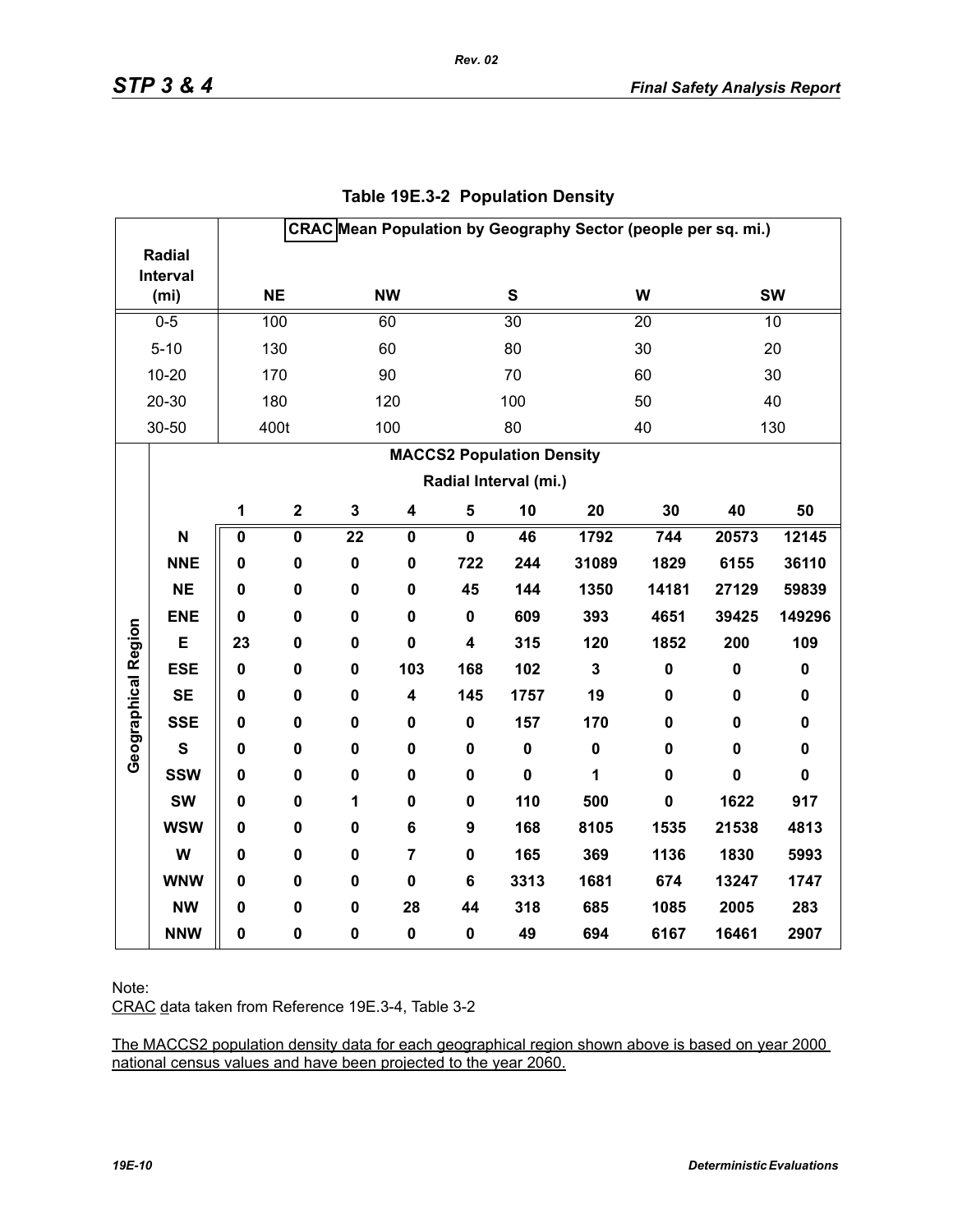| <b>Strategy</b>                                                                                                          |                 |              |  |  |  |
|--------------------------------------------------------------------------------------------------------------------------|-----------------|--------------|--|--|--|
| <b>CRAC</b> Parameter                                                                                                    | 1               | $\mathbf{2}$ |  |  |  |
| Fraction of Population Evacuating                                                                                        | 0.95            | 0.05         |  |  |  |
| Time Delay Before Evacuation - h                                                                                         | 1.5             | 0            |  |  |  |
| Evacuation Speed - m/s (mph)                                                                                             | 4.47(10)        | 0            |  |  |  |
| Maximum Distance of Evacuation – m (mi)                                                                                  | 4827 (3)        | 0            |  |  |  |
| Distance Moved by Evacuees – m (mi)                                                                                      | 1260(7)         | 0            |  |  |  |
| Sheltering Radius - m (mi)                                                                                               | 24140 (15)      | 0            |  |  |  |
|                                                                                                                          |                 |              |  |  |  |
| <b>MACCS2 Parameter</b>                                                                                                  | <b>Value</b>    |              |  |  |  |
| <b>Fraction of Population Evacuating</b>                                                                                 | 0.95            |              |  |  |  |
| The Furthest Ring in Which Evacuees Will Incur Exposures - Ring<br>Number (mi)                                           | 6(10)           |              |  |  |  |
| <b>Travel Point</b>                                                                                                      | <b>Boundary</b> |              |  |  |  |
| Evacuation Speed - m/s (mph)                                                                                             | 2.73(6.1)       |              |  |  |  |
| <b>Evacuation Type</b>                                                                                                   | <b>Radial</b>   |              |  |  |  |
| Duration of the Early Phase of Evacuation - s                                                                            | 86400           |              |  |  |  |
| Duration of the Middle Phase of Evacuation - s                                                                           | $\mathbf{0}$    |              |  |  |  |
| Reference time point for actions in the evacuation and sheltering zone.                                                  | <b>Alarm</b>    |              |  |  |  |
| The Number of Radial Spatial Elements (i.e., contiguous rings)<br><b>Comprising the Sheltering and Evacuation Region</b> | 6               |              |  |  |  |
| Delay To Take Shelter - s (h)                                                                                            | 7200 (2.0)      |              |  |  |  |
| Delay That Elapses from the Beginning of the Shelter Period to When<br>Individuals Begin their Evacuation - s            | 0               |              |  |  |  |

# **Table 19E.3-3 Evacuation Parameters**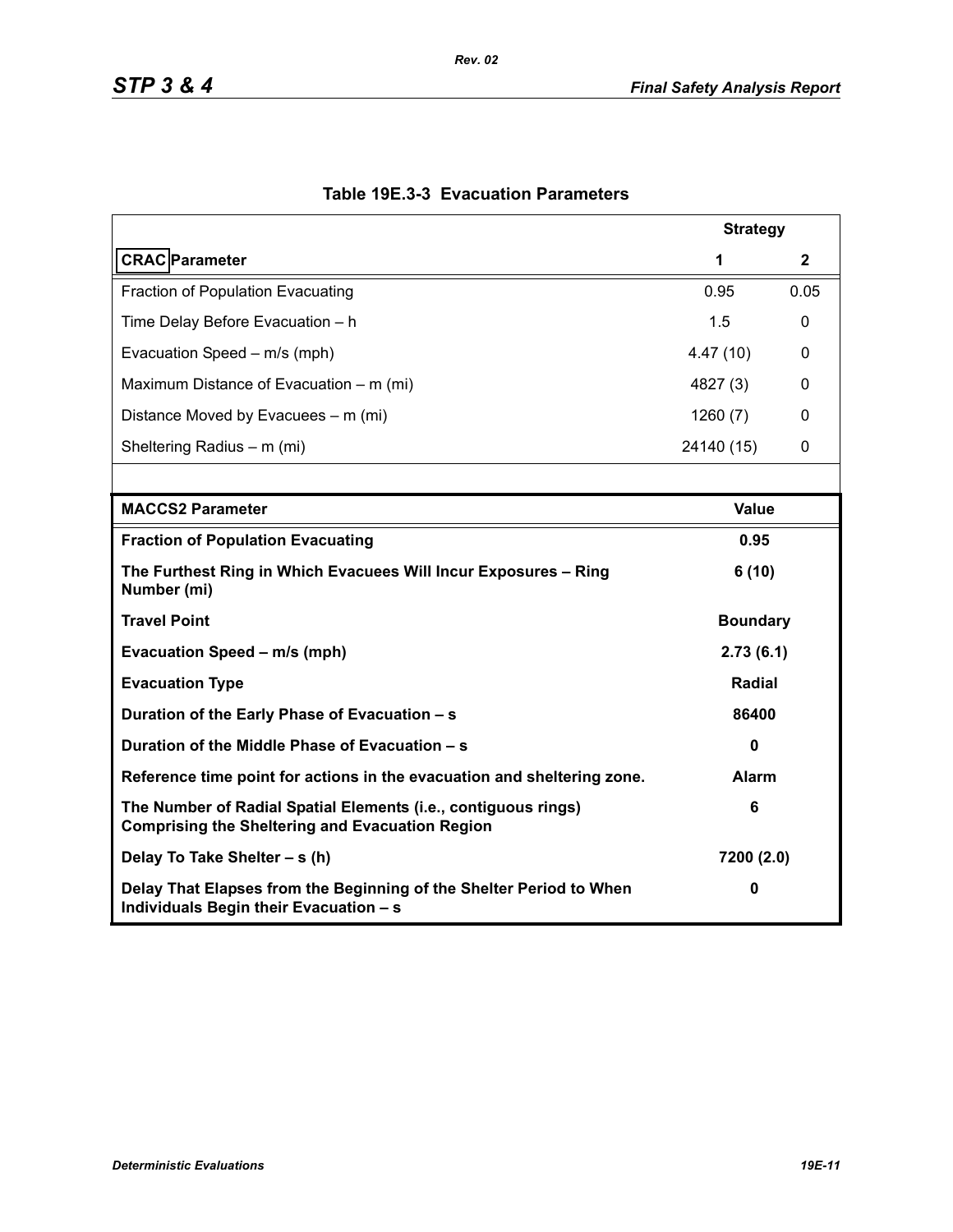| <b>Parameter</b>                                                                 | <b>Definition</b>                                                                                                                                                                                                                                                                                                                                                                                   |
|----------------------------------------------------------------------------------|-----------------------------------------------------------------------------------------------------------------------------------------------------------------------------------------------------------------------------------------------------------------------------------------------------------------------------------------------------------------------------------------------------|
| Fraction of Population Evacuating                                                | Fraction of population following the evacuation<br>strategy.                                                                                                                                                                                                                                                                                                                                        |
| Time Delay Before Evacuating                                                     | Time between notice to evacuate and start of<br>evacuation.                                                                                                                                                                                                                                                                                                                                         |
| <b>Evacuation Speed</b>                                                          | Once evacuation begins, it is assumed that the public<br>moves directly outward and away from the plant site at<br>this speed.                                                                                                                                                                                                                                                                      |
| Maximum Distance of Evacuation                                                   | Once evacuation begins, individuals within this<br>distance are assumed to evacuate as above with their<br>exposure determined by detailed tracking of their<br>position relative to the radioactive cloud plume. People<br>living beyond this distance are assumed to not be<br>evacuated initially. They are assumed to be exposed<br>to ground contamination for 24 hours and then<br>evacuated. |
| Distance moved by Evacuees before Sheltering                                     | Distance at which evacuees are assumed to take<br>shelter. This parameter is nominally designed to<br>represent the use of prearranged evacuation shelters.                                                                                                                                                                                                                                         |
| <b>Sheltering Radius</b>                                                         | People living within this distance are assumed to take<br>shelter if they do not evacuate. Sheltering is assumed<br>for 24 hours at which time these people are assumed<br>to be relocated out of the contaminated area, without<br>further exposure.                                                                                                                                               |
| <b>MACCS2 Specific Parameter</b>                                                 | <b>Definition</b>                                                                                                                                                                                                                                                                                                                                                                                   |
| <b>Delay To Take Shelter</b>                                                     | For each distance ring in the shelter/evacuate<br>region, this variable defines the delay to take<br>shelter (seconds) for resident individuals.                                                                                                                                                                                                                                                    |
| The Furthest Ring in Which Evacuees Will<br><b>Incur Exposures - Ring Number</b> | Defines the furthest ring in which evacuees will<br>incur exposures. When evacuees exit this ring and<br>proceed to the next outermost ring, no further<br>exposures are incurred.                                                                                                                                                                                                                  |
| <b>Travel Point</b>                                                              | Assures evacuees clear 10 mile EPZ                                                                                                                                                                                                                                                                                                                                                                  |
| <b>Evacuation Type</b>                                                           | Defines whether a radial or network evacuation is<br>to be modeled. If the radial option is chosen, the<br>code automatically generates a network path<br>where all individuals travel radially outward. For a<br>network evacuation, addition data must be entered<br>by the user.                                                                                                                 |

| <b>Table 19E.3-4 Evacuation Parameter Definition</b> |  |  |  |
|------------------------------------------------------|--|--|--|
|------------------------------------------------------|--|--|--|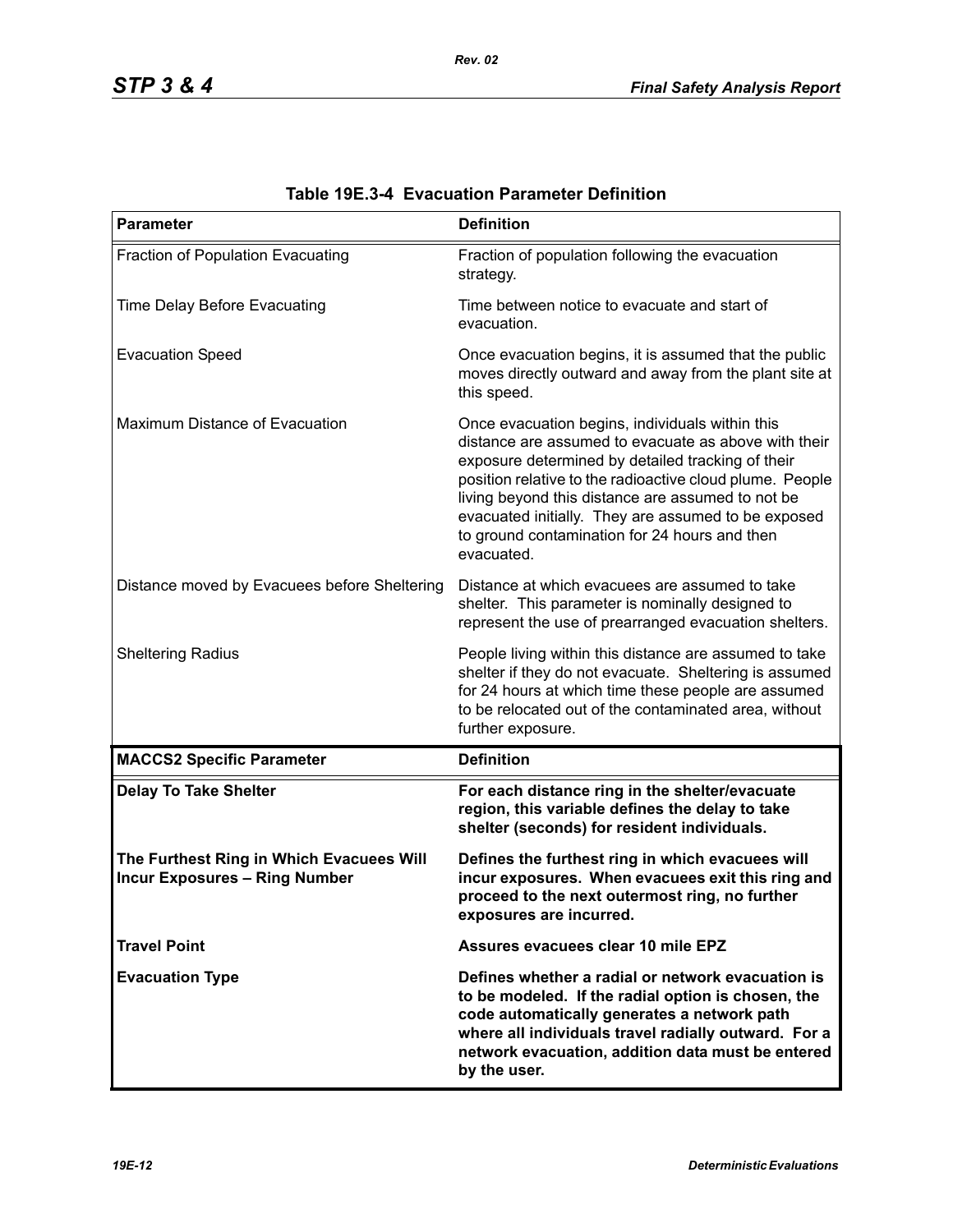| <b>MACCS2 Specific Parameter</b>                                                                                     | <b>Definition</b>                                                                                                                                                                                                                                                                                                                             |
|----------------------------------------------------------------------------------------------------------------------|-----------------------------------------------------------------------------------------------------------------------------------------------------------------------------------------------------------------------------------------------------------------------------------------------------------------------------------------------|
| Duration of the Early Phase of Evacuation                                                                            | The duration (seconds) of the early phase of<br>evacuation that begins when the sheltering period<br>has elapsed. During this period, evacuees travel at<br>the rate specified by the evacuation speed<br>(ESPEED)                                                                                                                            |
| Duration of the Middle Phase of Evacuation                                                                           | Defines the duration (seconds) of the middle phase<br>of evacuation. This period begins when the early-<br>phase evacuation period has elapsed. During this<br>period, evacuees travel at the rate specified by<br>ESPEED(2). When this period has elapsed,<br>evacuees travel at the rate specified by ESPEED(3)                             |
| Reference time point for actions in the<br>evacuation and sheltering zone.                                           | If ALARM is chosen, the reference time point for<br>these actions is the off-site alarm time (OALARM)<br>as defined in the ATMOS source term definition. If<br>ARRIVAL is chosen, the reference time for<br>evacuation and sheltering actions is the arrival of<br>the first plume at the spatial element.                                    |
| The Number of Radial Spatial Elements (i.e.,<br>contiguous rings) Comprising the Sheltering<br>and Evacuation Region | The region where individuals are subject to<br>sheltering and/or evacuation                                                                                                                                                                                                                                                                   |
| Delay That Elapses from the Beginning of the<br><b>Shelter Period to When Individuals Begin</b><br>their Evacuation  | For each distance ring in the shelter/evacuate<br>region, this variable defines the duration of the<br>sheltering period (seconds) that is to occur before<br>evacuation begins for residents. When DLTEVA is<br>specified as 0, evacuation will occur with no<br>additional delay (that is, there is no shelter period<br>at that distance). |

## **Table 19E.3-4 Evacuation Parameter Definition (Continued)**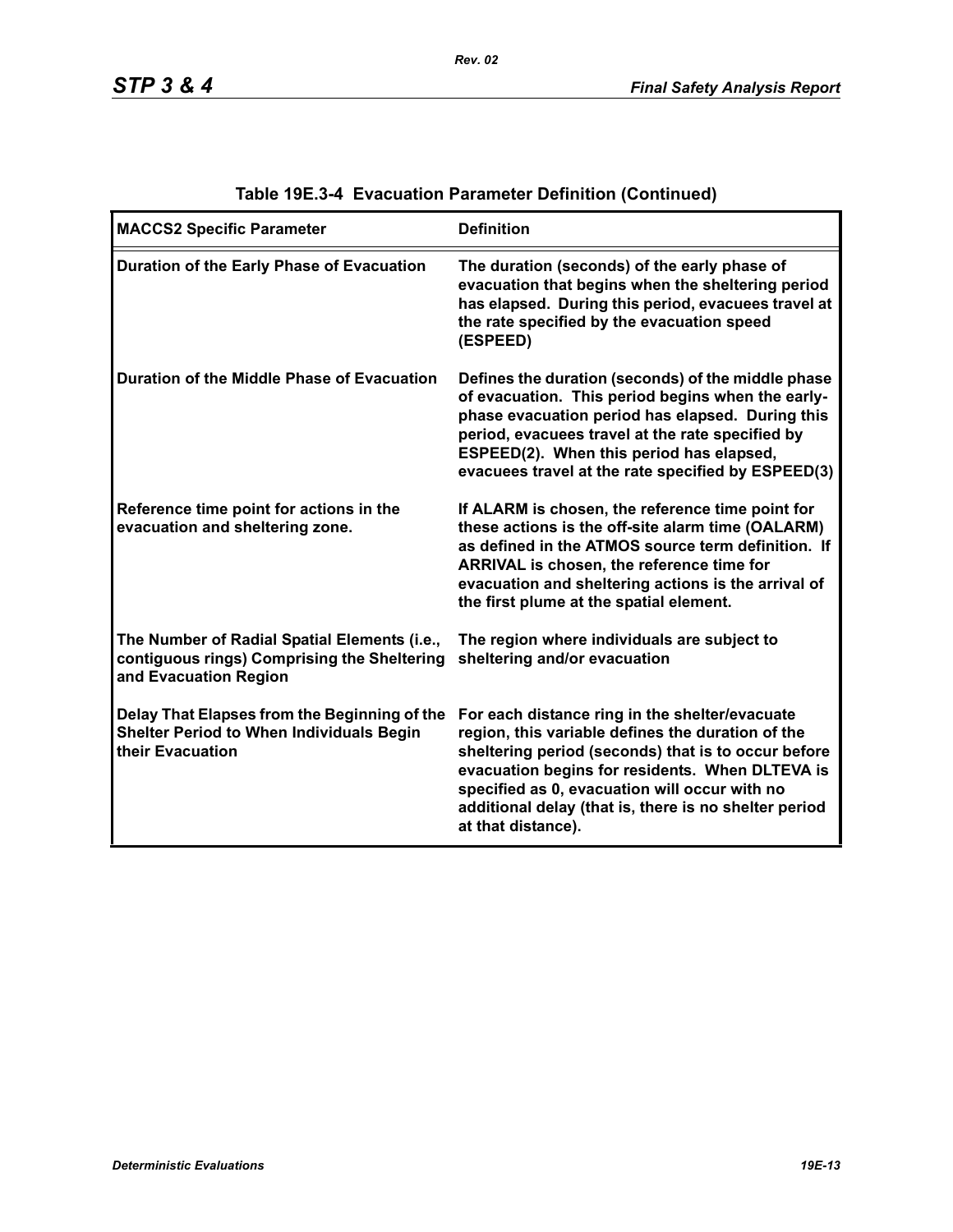|                          |          | TL    | DR                   | TLL)       | <b>FPR</b>           | <b>RH</b> |                        | <b>Release Fractionst</b> |                |
|--------------------------|----------|-------|----------------------|------------|----------------------|-----------|------------------------|---------------------------|----------------|
| <b>Accident</b>          | $P(i)^*$ | (hr)  | (hr)                 | (hr)       | (cal/s)              | (m)       | <b>NG</b>              | lodine                    | Cesium         |
| <b>NCL</b>               |          | 2.7   | 10                   | 1.7        | 3.3E+5               | 37        | 0.044                  | 2.3E-05                   | 2.3E-05        |
| Case1                    |          | 20    | $\mathbf{1}$         | 19.2       | $3.3E + 5$           | 37        | $\mathbf{1}$           | 1.5E-07                   | 1.3E-05        |
| <b>LCHPFSRN</b>          |          |       |                      |            |                      |           |                        |                           |                |
| <b>LCHPPSRN</b>          |          |       |                      |            |                      |           |                        |                           |                |
| <b>LBLCFSRN</b>          |          |       |                      |            |                      |           |                        |                           |                |
| <b>SBRCPFRN</b>          |          |       |                      |            |                      |           |                        |                           |                |
| <b>LCLPPFRN</b>          |          |       |                      |            |                      |           |                        |                           |                |
| <b>LCPFSRN</b>           |          |       |                      |            |                      |           |                        |                           |                |
| CASE <sub>2</sub>        |          | 19    | 1                    | 18.2       | $3.3E + 5$           | 37        | 1                      | 5.0E-06                   | 5.0E-06        |
| <b>LCLPPFCR</b>          |          |       |                      |            |                      |           |                        |                           |                |
| <b>LCLPFSCR</b>          |          |       |                      |            |                      |           |                        |                           |                |
| CASE 3                   |          | 50    | 10                   | 49.2       | $3.3E + 5$           | 37        | $\mathbf{1}$           | 2.8E-04                   | 2.2E-03        |
| LCHPFSD90                |          |       |                      |            |                      |           |                        |                           |                |
| CASE 4                   |          | 20    | $\mathbf{1}$         | 19.2       | $3.3E + 5$           | 37        | $\mathbf{1}$           | 1.6E-03                   | 1.6E-03        |
| DF100FSR                 |          |       |                      |            |                      |           |                        |                           |                |
| DF100PFR                 |          |       |                      |            |                      |           |                        |                           |                |
| CASE 5                   |          | 19    | $\mathbf{1}$         | 18.2       | $3.3E + 5$           | 37        | $\mathbf{1}$           | 6.0E-03                   | 5.3E-04        |
| <b>LBLCPFRN</b>          |          |       |                      |            |                      |           |                        |                           |                |
| CASE 6                   |          | 19    | 10                   | 18.2       | $3.3E + 5$           | 37        | $\mathbf{1}$           | 3.1E-02                   | 7.7E-02        |
| LCHPPSD90                |          |       |                      |            |                      |           |                        |                           |                |
| LBLCPFD90                |          |       |                      |            |                      |           |                        |                           |                |
| LBLCFSD90                |          |       |                      |            |                      |           |                        |                           |                |
| CASE 7                   |          | 20    | 10                   | 19.2       | $3.3E + 5$           | 37        | $\mathbf{1}$           | 8.9E-02                   | 9.9E-02        |
| LCLPFSD90                |          |       |                      |            |                      |           |                        |                           |                |
| <b>LCHPPFPM</b>          |          |       |                      |            |                      |           |                        |                           |                |
| LCLPPFD90                |          |       |                      |            |                      |           |                        |                           |                |
| CASE <sub>8</sub>        |          | 2     | 10                   | 1.2        | $1.0E + 6$           | 37        | $\mathbf{1}$           | 1.9E-01                   | 2.5E-01        |
| <b>LCHPPFEH</b>          |          |       |                      |            |                      |           |                        |                           |                |
| <b>LCHPPFBR</b>          |          |       |                      |            |                      |           |                        |                           |                |
| <b>LCHPPFBD</b>          |          |       |                      |            |                      |           |                        |                           |                |
| CASE 9                   |          | 23.6  | 10                   | 12.2       | $3.3E + 5$           | 37        | $\mathbf{1}$           | 3.7E-01                   | 3.6E-01        |
| SBRCPFD90                |          |       |                      |            |                      |           |                        |                           |                |
|                          |          |       | PDELAY PLUDUR OALARM |            |                      |           |                        |                           |                |
| <b>MACCS2 Parameters</b> |          | ŧ     | ŧ                    | $\ddagger$ | DPLHEAT <sup>+</sup> |           | DPLHIT RELFRAC RELFRAC |                           | <b>RELFRAC</b> |
|                          |          | (sec) | (sec)                | (sec)      | (MW)                 | (m)       | <b>Noble</b>           | lodine                    | Cesium         |
| <b>NCL</b>               |          | 9720  | 36000                | 3600       | 1.38                 | 37        | 0.044                  | 2.30E-05                  | 2.30E-05       |
| <b>CASE 1</b>            |          | 72000 | 3600                 | 2880       | 1.38                 | 37        | 1                      | 1.50E-07                  | 1.30E-05       |
| <b>CASE 2</b>            |          | 68400 | 3600                 | 2880       | 1.38                 | 37        | 1                      | 5.00E-06                  | 5.00E-06       |

|  | Table 19E.3-6 Event Release Parameters |  |
|--|----------------------------------------|--|
|--|----------------------------------------|--|

*Rev. 02*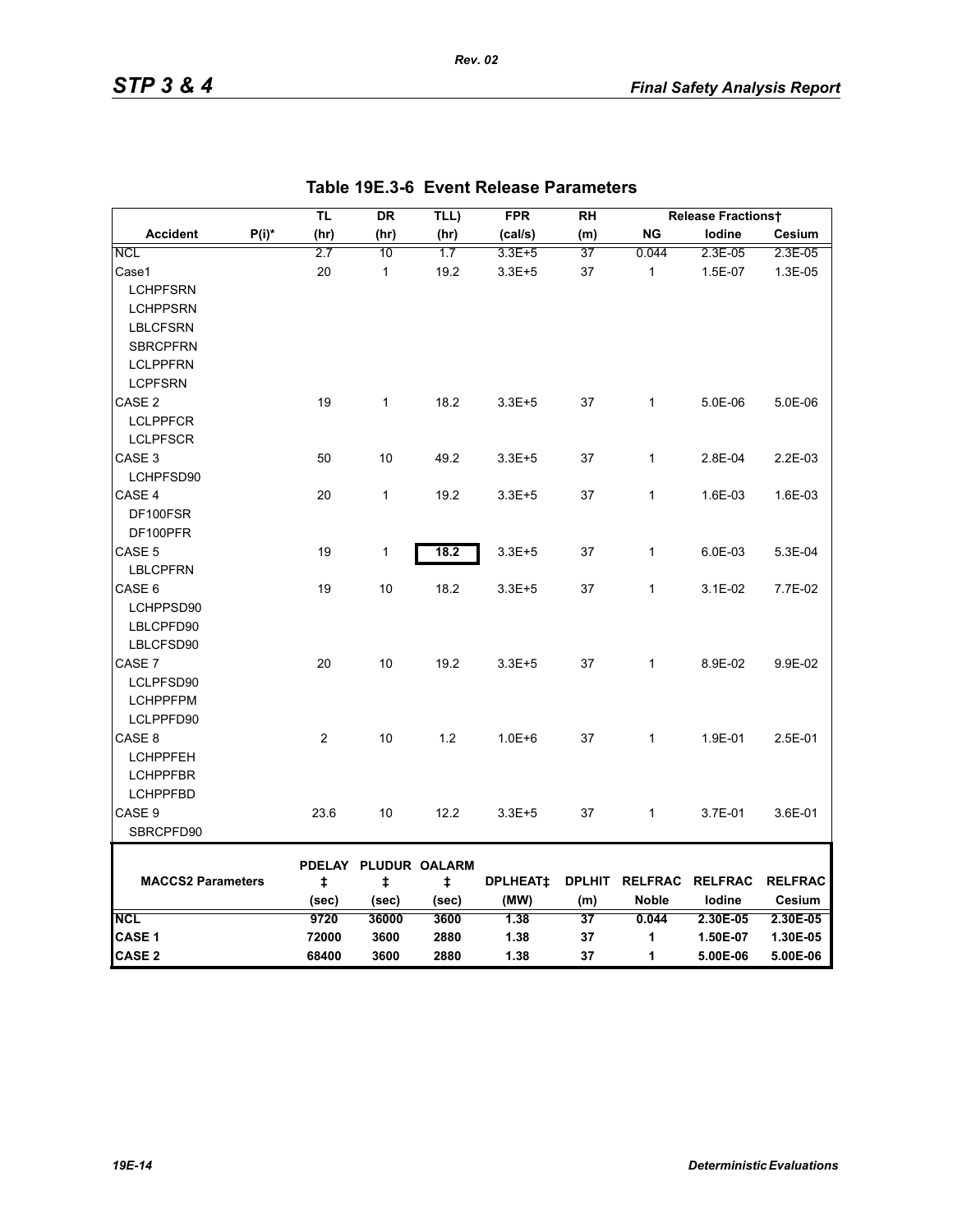| <b>MACCS2 Parameters</b> | <b>PDELAY1</b> | <b>PLUDUR1</b> | <b>OALARM‡</b> | <b>DPLHEAT1</b> | <b>DPLHIT</b> | <b>RELFRAC</b> | <b>RELFRAC</b> | <b>RELFRAC</b> |
|--------------------------|----------------|----------------|----------------|-----------------|---------------|----------------|----------------|----------------|
|                          | (sec)          | (sec)          | (sec)          | ((MW)           | (m)           | <b>Noble</b>   | lodine         | <b>Cesium</b>  |
| <b>CASE 3</b>            | 180000         | 36000          | 2880           | 1.38            | 37            |                | 2.80E-04       | 2.20E-03       |
| <b>CASE 4</b>            | 72000          | 3600           | 2880           | 1.38            | 37            |                | 1.60E-03       | 1.60E-03       |
| <b>CASE 5</b>            | 68400          | 3600           | 2880           | 1.38            | 37            |                | 6.00E-03       | 5.30E-04       |
| <b>CASE 6</b>            | 68400          | 36000          | 2880           | 1.38            | 37            |                | 3.10E-02       | 7.70E-02       |
| <b>CASE 7</b>            | 72000          | 36000          | 2880           | 1.38            | 37            |                | 8.90E-02       | 9.90E-02       |
| <b>CASE 8</b>            | 7200           | 36000          | 2880           | 4.19            | 37            |                | 1.90E-01       | 2.50E-01       |
| <b>CASE 9</b>            | 84960          | 36000          | 41040          | 1.38            | 37            |                | 3.70E-01       | 3.60E-01       |

\* *Probabilities not part of DCD (Refer to SSAR)*

*† Group 5-8 negligible release*

‡ Event Release Parameters Converted To MACCS2 Format

#### **Note:**

*See Subsection 19E.3.2.2 for definitions of parameters in this table.*

Table Updated based on ABWR SSAR Table 19E.3-6 (Amendment 31), Case 5, TLL (PDELAY-OALARM) Value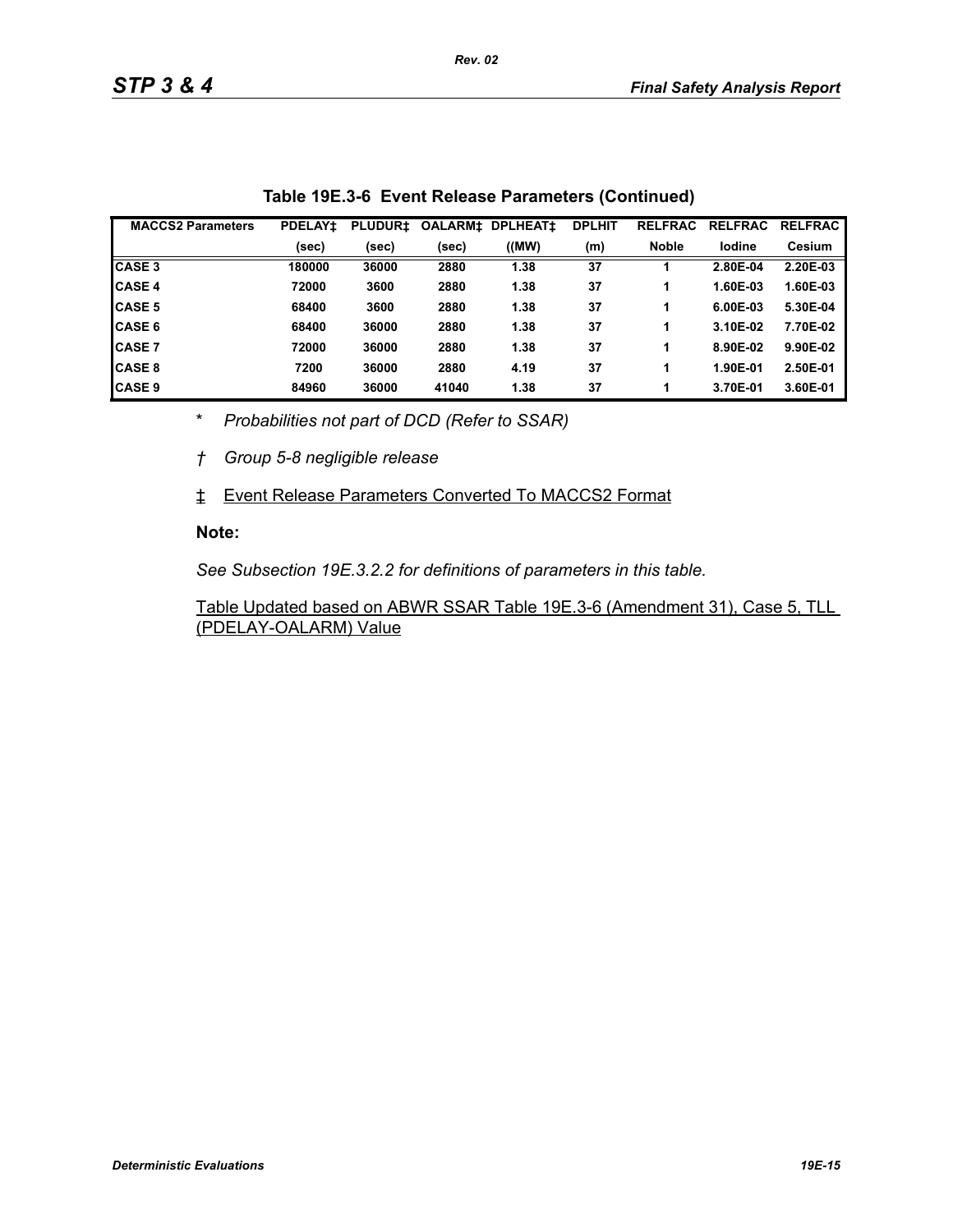| Table 19E.3-8 Meteorological Data Collected |                                                                      |                                                                                |  |  |  |
|---------------------------------------------|----------------------------------------------------------------------|--------------------------------------------------------------------------------|--|--|--|
| <b>Years Data Gathered</b>                  | <b>Data Collected</b>                                                | <b>Source</b>                                                                  |  |  |  |
| 1997, 1999, 2000                            | <b>Wind Speed</b><br><b>Wind Direction</b><br><b>Stability Class</b> | STP 3 & 4 Site Analysis Team Supplied<br>Data                                  |  |  |  |
| 1997, 1998, 1999, 2000, 2001                | Precipitation<br><b>Air Temperature</b><br><b>Dew Point</b>          | <b>National Weather Service - Palacios</b><br><b>Municipal Airport Station</b> |  |  |  |

**Table 19E.3-8 Meteorological Data Collected**

## **Table 19E.3-9 Land Fraction**

|              |            | Radial Interval (mi) |              |      |      |      |      |      |      |      |      |
|--------------|------------|----------------------|--------------|------|------|------|------|------|------|------|------|
|              |            | 1                    | $\mathbf{2}$ | 3    | 4    | 5    | 10   | 20   | 30   | 40   | 50   |
|              | N          | 1.00                 | 1.00         | 1.00 | 1.00 | 1.00 | 1.00 | 1.00 | 1.00 | 1.00 | 1.00 |
|              | <b>NNE</b> | 1.00                 | 1.00         | 1.00 | 1.00 | 1.00 | 1.00 | 1.00 | 1.00 | 1.00 | 1.00 |
|              | <b>NE</b>  | 1.00                 | 1.00         | 1.00 | 1.00 | 1.00 | 1.00 | 1.00 | 1.00 | 1.00 | 1.00 |
|              | <b>ENE</b> | 1.00                 | 1.00         | 1.00 | 1.00 | 1.00 | 1.00 | 1.00 | 1.00 | 1.00 | 0.93 |
|              | E          | 1.00                 | 1.00         | 1.00 | 1.00 | 1.00 | 1.00 | 0.98 | 0.65 | 0.22 | 0.03 |
| Region       | <b>ESE</b> | 1.00                 | 1.00         | 1.00 | 1.00 | 1.00 | 1.00 | 0.32 | 0.01 | 0.00 | 0.00 |
|              | <b>SE</b>  | 1.00                 | 1.00         | 0.80 | 1.00 | 1.00 | 0.98 | 0.14 | 0.00 | 0.00 | 0.00 |
| Geographical | <b>SSE</b> | 1.00                 | 1.00         | 0.60 | 1.00 | 1.00 | 0.95 | 0.20 | 0.00 | 0.00 | 0.00 |
|              | S          | 1.00                 | 1.00         | 0.60 | 1.00 | 1.00 | 0.95 | 0.12 | 0.00 | 0.00 | 0.00 |
|              | <b>SSW</b> | 1.00                 | 1.00         | 0.60 | 1.00 | 1.00 | 1.00 | 0.31 | 0.03 | 0.01 | 0.00 |
|              | <b>SW</b>  | 1.00                 | 1.00         | 1.00 | 1.00 | 1.00 | 0.98 | 0.27 | 0.00 | 0.53 | 0.56 |
|              | <b>WSW</b> | 1.00                 | 1.00         | 1.00 | 1.00 | 1.00 | 0.84 | 0.93 | 0.75 | 0.56 | 1.00 |
|              | W          | 1.00                 | 1.00         | 1.00 | 1.00 | 1.00 | 1.00 | 1.00 | 1.00 | 0.98 | 1.00 |
|              | <b>WNW</b> | 1.00                 | 1.00         | 1.00 | 1.00 | 1.00 | 1.00 | 1.00 | 1.00 | 1.00 | 1.00 |
|              | <b>NW</b>  | 1.00                 | 1.00         | 1.00 | 1.00 | 1.00 | 1.00 | 1.00 | 1.00 | 1.00 | 1.00 |
|              | <b>NNW</b> | 1.00                 | 1.00         | 1.00 | 1.00 | 1.00 | 1.00 | 1.00 | 1.00 | 1.00 | 1.00 |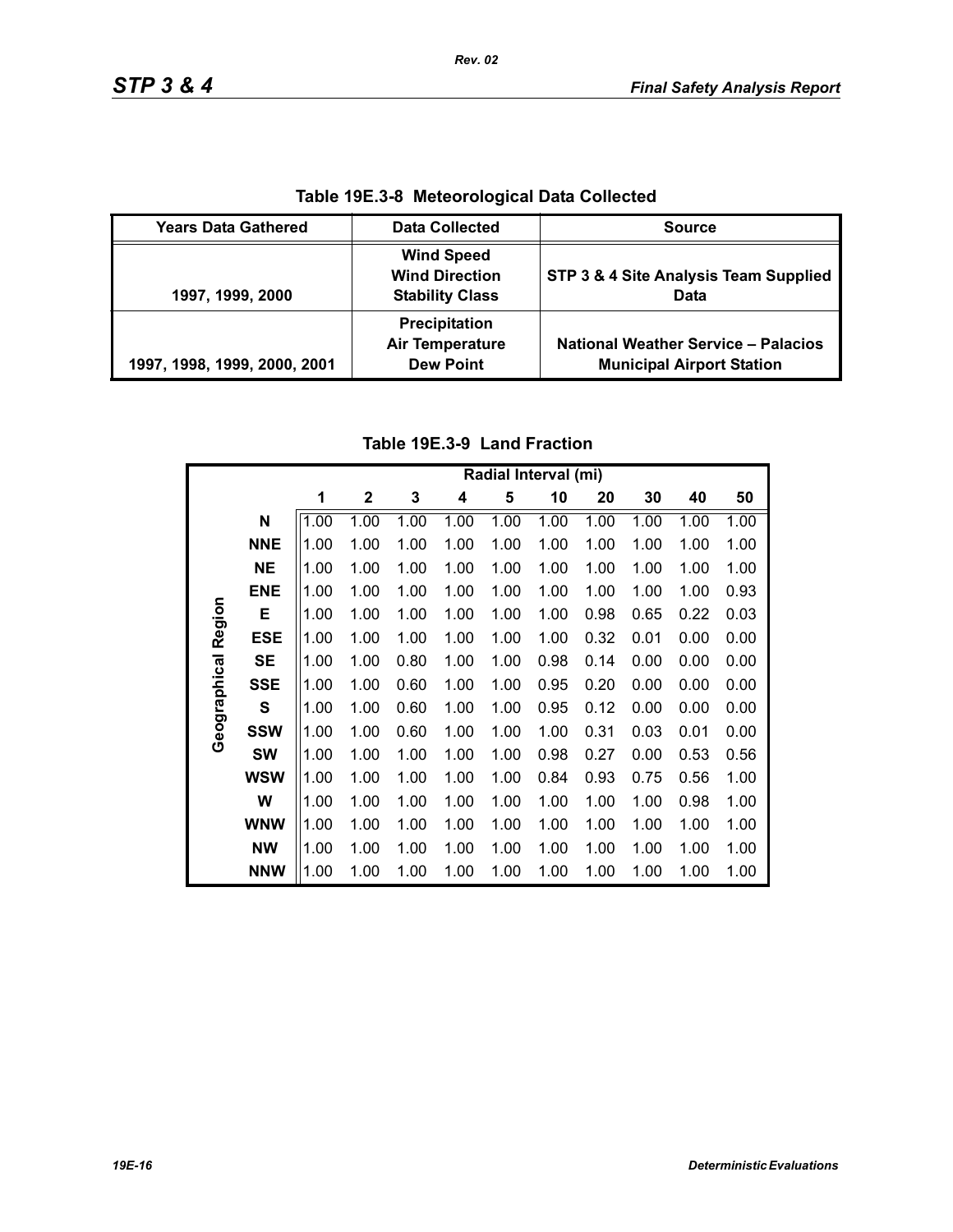|                     |             | Radial Interval (mi)    |                         |                         |                         |                         |    |    |                         |    |    |
|---------------------|-------------|-------------------------|-------------------------|-------------------------|-------------------------|-------------------------|----|----|-------------------------|----|----|
|                     |             | 1                       | $\mathbf 2$             | 3                       | 4                       | 5                       | 10 | 20 | 30                      | 40 | 50 |
|                     | N           | $\overline{\mathbf{2}}$ | $\overline{\mathbf{3}}$ | $\overline{\mathbf{3}}$ | $\overline{\mathbf{3}}$ | $\overline{\mathbf{3}}$ | 3  | 4  | $\overline{\mathbf{5}}$ | 6  | 7  |
|                     | <b>NNE</b>  | $\overline{2}$          | 3                       | 3                       | 3                       | 3                       | 3  | 3  | 8                       | 9  | 10 |
|                     | <b>NE</b>   | $\overline{2}$          | 3                       | 3                       | 3                       | 3                       | 3  | 3  | 11                      | 12 | 13 |
|                     | <b>ENE</b>  | $\overline{2}$          | 3                       | 3                       | 3                       | 3                       | 3  | 3  | 14                      | 12 | 12 |
|                     | E           | $\overline{2}$          | 3                       | 3                       | 3                       | 3                       | 3  | 3  | 15                      | 16 | 12 |
| Geographical Region | <b>ESE</b>  | $\mathbf 2$             | 3                       | 3                       | 3                       | 3                       | 3  | 17 | 3                       | 1  | 1  |
|                     | <b>SE</b>   | $\mathbf 2$             | 3                       | 3                       | 3                       | 3                       | 3  | 18 | 1                       | 1  | 1  |
|                     | <b>SSE</b>  | $\overline{2}$          | 3                       | 3                       | 3                       | 3                       | 3  | 3  | 1                       | 1  | 1  |
|                     | $\mathbf s$ | $\mathbf 2$             | 3                       | 3                       | 3                       | 3                       | 3  | 3  | 1                       | 1  | 1  |
|                     | <b>SSW</b>  | $\overline{2}$          | 3                       | 3                       | 3                       | 3                       | 3  | 19 | 3                       | 20 | 1  |
|                     | <b>SW</b>   | $\overline{2}$          | 3                       | 3                       | 3                       | 3                       | 3  | 21 | 1                       | 20 | 20 |
|                     | <b>WSW</b>  | $\overline{\mathbf{2}}$ | 3                       | 3                       | 3                       | 3                       | 3  | 22 | 23                      | 24 | 25 |
|                     | W           | $\overline{\mathbf{2}}$ | 3                       | 3                       | 3                       | 3                       | 3  | 26 | 27                      | 28 | 29 |
|                     | <b>WNW</b>  | $\mathbf 2$             | 3                       | 3                       | 3                       | 3                       | 3  | 30 | 27                      | 27 | 31 |
|                     | <b>NW</b>   | $\overline{\mathbf{2}}$ | 3                       | 3                       | 3                       | 3                       | 3  | 32 | 33                      | 34 | 35 |
|                     | <b>NNW</b>  | $\mathbf 2$             | 3                       | 3                       | 3                       | 3                       | 3  | 36 | 37                      | 37 | 38 |

**Table 19E.3-10 Region Index**

**Table 19E.3-11 Crop Season and Share**

|              |                          |                       |                       | (Fraction of the Site-   |
|--------------|--------------------------|-----------------------|-----------------------|--------------------------|
|              |                          | Day of Year           | Day of Year           | <b>Averaged Farmland</b> |
|              |                          | <b>Growing Season</b> | <b>Growing Season</b> | Devoted to this          |
| Index        | Crop                     | <b>Begins</b>         | <b>Ends</b>           | Crop                     |
|              | <b>PASTURE</b>           | 90.0                  | 270.0                 | 0.801716                 |
| $\mathbf{2}$ | <b>STORED FORAGE</b>     | 150.0                 | 240.0                 | 0.031869                 |
| 3            | <b>GRAINS</b>            | 150.0                 | 240.0                 | 0.159238                 |
| 4            | <b>GRN LEAFY</b>         | 150.0                 | 240.0                 | 0.000035                 |
|              | <b>VEGETABLES</b>        |                       |                       |                          |
| 5            | <b>OTHER FOOD CROPS</b>  | 150.0                 | 240.0                 | 0.003029                 |
| 6            | <b>LEGUMES AND SEEDS</b> | 150.0                 | 240.0                 | 0.018213                 |
| 7            | <b>ROOTS AND TUBERS</b>  | 150.0                 | 240.0                 | 0.000046                 |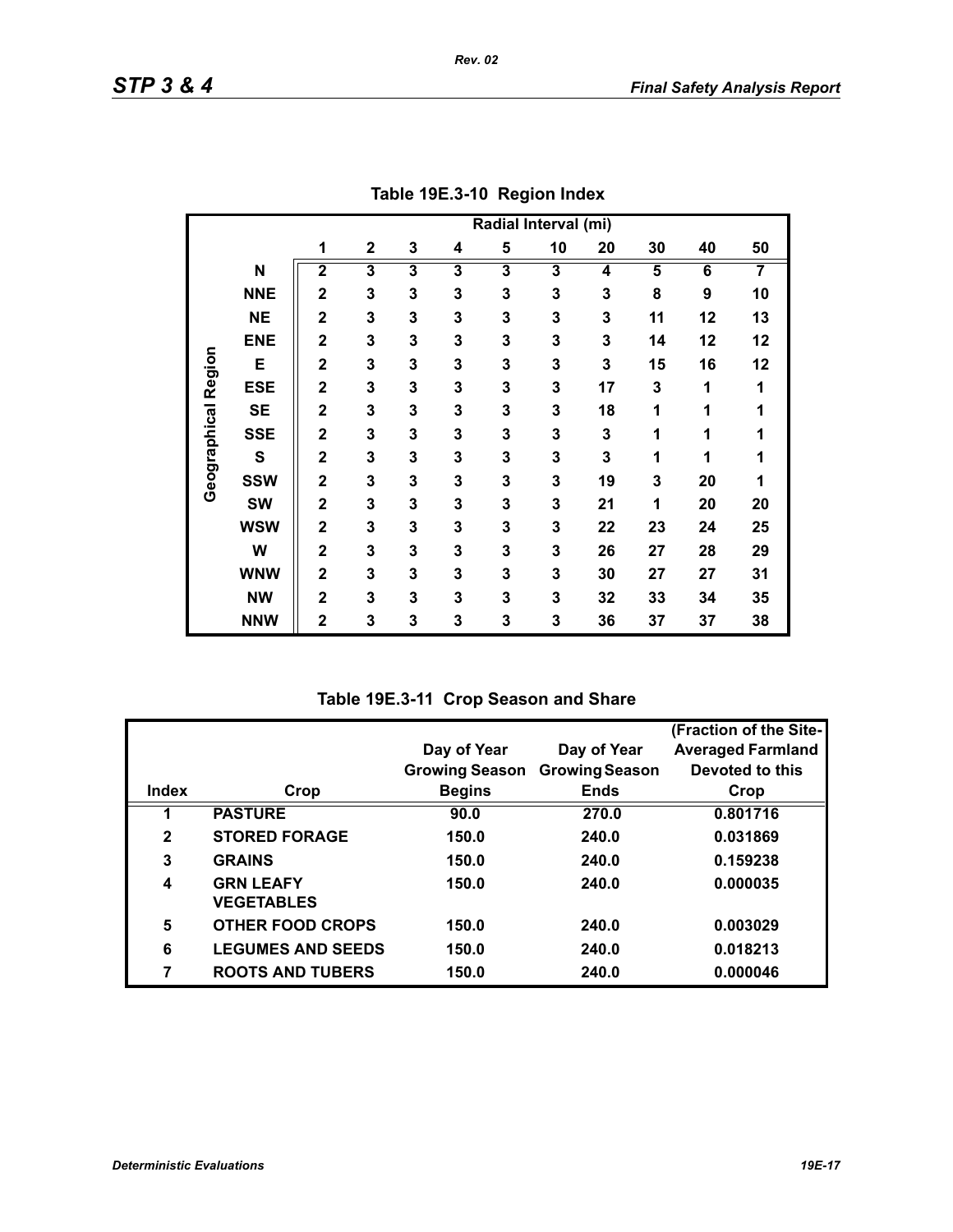|                |                  |                     | <b>Fraction of Farm</b> |                     |                 |                  |
|----------------|------------------|---------------------|-------------------------|---------------------|-----------------|------------------|
|                |                  | <b>Fraction of</b>  | <b>Sales Resulting</b>  | <b>Total Annual</b> | <b>Farmland</b> | <b>Nonfarm</b>   |
|                |                  | <b>Land Devoted</b> | from Dairy              | <b>Farm Sales</b>   | <b>Property</b> | <b>Property</b>  |
| <b>Region</b>  | <b>Region</b>    | to Farming in       | <b>Production in</b>    | for the             | Value for the   | <b>Value for</b> |
| <b>Index</b>   | <b>Name</b>      | <b>Region</b>       | Region                  | <b>Region</b>       | <b>Region</b>   | the Region       |
| 1              | <b>WATER</b>     | 0.000               | 0.000                   | 0.0                 | 0.0             | 0.0              |
| $\mathbf 2$    | <b>WITHIN1MI</b> | 0.000               | 0.003                   | 461.9               | 2505.6          | 72253.9          |
| 3              | <b>REGION-3</b>  | 0.868               | 0.003                   | 461.9               | 2505.6          | 72253.9          |
| 4              | <b>REGION-4</b>  | 0.869               | 0.003                   | 463.7               | 2511.9          | 71755.4          |
| 5              | <b>REGION-5</b>  | 0.909               | 0.002                   | 553.5               | 2828.9          | 46678.8          |
| 6              | <b>REGION-6</b>  | 0.907               | 0.002                   | 555.9               | 2953.4          | 43907.9          |
| $\overline{7}$ | <b>REGION-7</b>  | 0.839               | 0.001                   | 449.1               | 3697.2          | 53348.9          |
| 8              | <b>REGION-8</b>  | 0.836               | 0.002                   | 414.6               | 2790.9          | 69730.6          |
| 9              | <b>REGION-9</b>  | 0.747               | 0.000                   | 288.3               | 3827.1          | 65459.2          |
| 10             | <b>REGION-10</b> | 0.740               | 0.000                   | 292.5               | 4719.7          | 67010.7          |
| 11             | <b>REGION-11</b> | 0.740               | 0.001                   | 264.3               | 3410.3          | 71721.1          |
| 12             | <b>REGION-12</b> | 0.692               | 0.000                   | 190.9               | 3746.1          | 71523.3          |
| 13             | REGION-13        | 0.695               | 0.000                   | 196.1               | 3795.7          | 71293.4          |
| 14             | <b>REGION-14</b> | 0.787               | 0.002                   | 336.5               | 3079.4          | 71916.0          |
| 15             | <b>REGION-15</b> | 0.861               | 0.003                   | 450.3               | 2558.6          | 72222.7          |
| 16             | <b>REGION-16</b> | 0.706               | 0.000                   | 212.3               | 3648.0          | 71581.1          |
| 17             | <b>REGION-17</b> | 0.868               | 0.003                   | 461.9               | 2505.6          | 72253.9          |
| 18             | <b>REGION-18</b> | 0.868               | 0.003                   | 461.9               | 2505.6          | 72253.9          |
| 19             | <b>REGION-19</b> | 0.868               | 0.003                   | 461.9               | 2505.6          | 72253.9          |
| 20             | <b>REGION-20</b> | 0.756               | 0.000                   | 188.4               | 2144.9          | 184015.7         |
| 21             | REGION-21        | 0.868               | 0.003                   | 459.9               | 2502.9          | 73075.7          |
| 22             | <b>REGION-22</b> | 0.868               | 0.002                   | 384.9               | 2538.3          | 72728.9          |
| 23             | <b>REGION-23</b> | 0.801               | 0.000                   | 199.1               | 2331.1          | 139913.5         |
| 24             | <b>REGION-24</b> | 0.762               | 0.000                   | 188.9               | 2164.1          | 178193.8         |
| 25             | <b>REGION-25</b> | 0.773               | 0.001                   | 183.0               | 2153.1          | 168738.6         |
| 26             | <b>REGION-26</b> | 0.877               | 0.002                   | 349.0               | 2592.1          | 64046.1          |
| 27             | <b>REGION-27</b> | 0.887               | 0.000                   | 219.9               | 2691.0          | 54660.8          |
| 28             | <b>REGION-28</b> | 0.889               | 0.001                   | 210.9               | 2637.7          | 53867.0          |
| 29             | <b>REGION-29</b> | 0.908               | 0.005                   | 147.7               | 2265.7          | 47203.2          |
| 30             | REGION-30        | 0.874               | 0.002                   | 382.1               | 2566.7          | 66454.0          |
| 31             | REGION-31        | 0.888               | 0.000                   | 215.4               | 2664.6          | 54197.3          |
| 32             | <b>REGION-32</b> | 0.878               | 0.003                   | 482.0               | 2582.7          | 66136.7          |
| 33             | REGION-33        | 0.911               | 0.002                   | 519.7               | 2851.1          | 44524.5          |
| 34             | REGION-34        | 0.909               | 0.002                   | 491.6               | 2836.1          | 45474.8          |
| 35             | <b>REGION-35</b> | 0.903               | 0.006                   | 351.9               | 3077.7          | 48125.9          |
| 36             | REGION-36        | 0.879               | 0.003                   | 486.2               | 2591.2          | 65479.8          |
| 37             | <b>REGION-37</b> | 0.915               | 0.002                   | 566.9               | 2876.3          | 42929.0          |
| 38             | <b>REGION-38</b> | 0.905               | 0.002                   | 472.5               | 3092.8          | 44147.4          |

| Table 19E.3-12 Regional Economic Data |  |
|---------------------------------------|--|
|---------------------------------------|--|